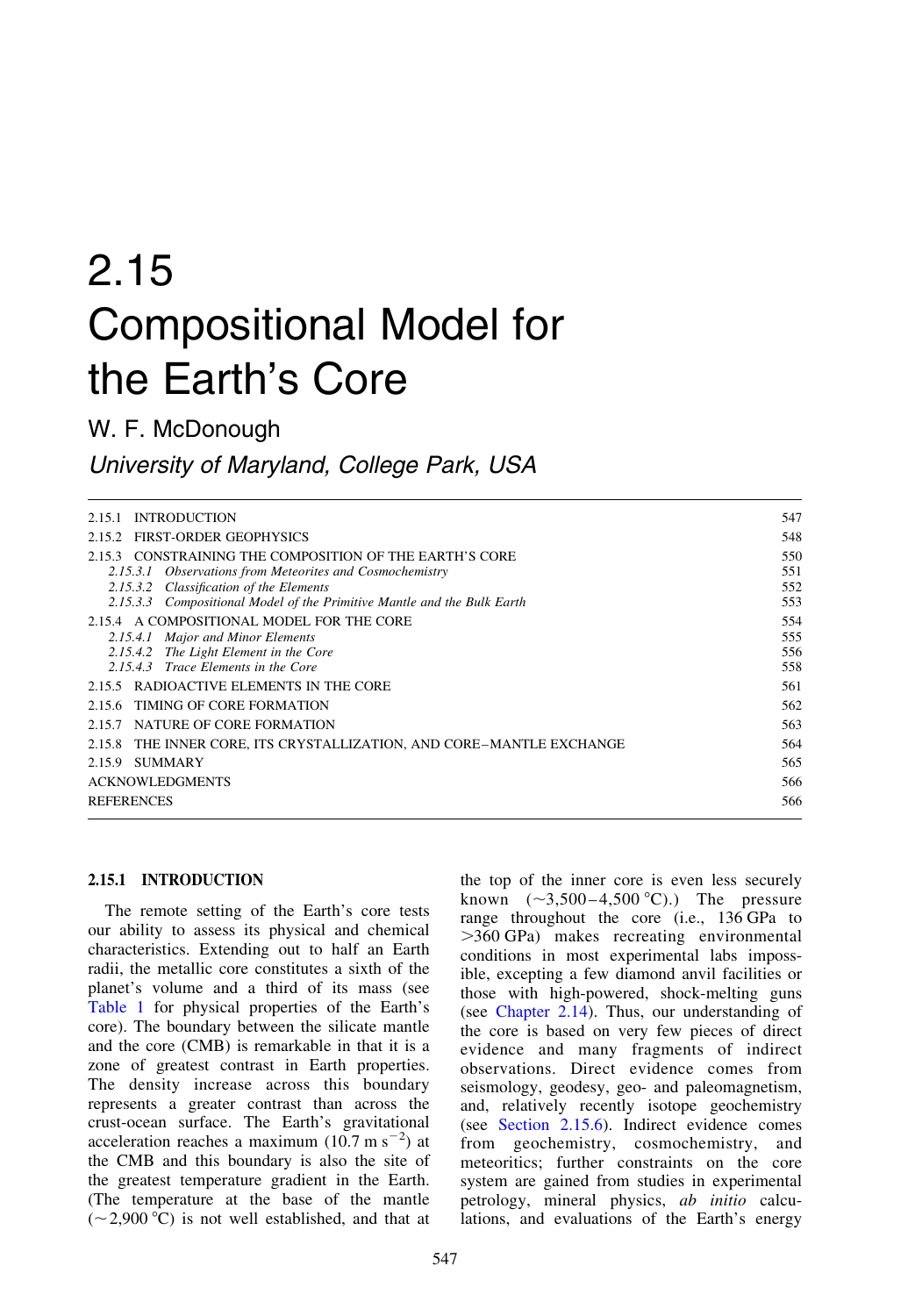| Table 1<br>Physical properties of the Earth's core. |  |
|-----------------------------------------------------|--|
|-----------------------------------------------------|--|

<span id="page-1-0"></span>

|                                      |                      | Units           | Refs.          |
|--------------------------------------|----------------------|-----------------|----------------|
| <b>Mass</b>                          |                      |                 |                |
| Earth                                | $5.9736E + 24$       | kg              | 1              |
| Inner core                           | $9.675E + 22$        | kg              | 1              |
| Outer core                           | $1.835E + 24$        | kg              | 1              |
| Core                                 | $1.932E + 24$        | kg              |                |
| Mantle                               | $4.043E + 24$        | kg              |                |
| Inner core to core $(\%)$            | 5.0%                 |                 |                |
| Core to Earth $(\%)$                 | 32.3%                |                 |                |
| Depth                                |                      |                 |                |
| Core-mantle boundary                 | $3,483 \pm 5$        | km              | 2              |
| Inner-outer core boundary            | $1,220 \pm 10$       | km              | $\overline{c}$ |
| Mean radius of the Earth             | $6,371.01 \pm 0.02$  | km              |                |
| Volume relative to planet            |                      |                 |                |
| Inner core                           | $7.606E + 09(0.7%)$  | km <sup>3</sup> |                |
| Inner core relative to the bulk core | $4.3\%$              |                 |                |
| Outer core                           | $1.694E + 11(15.6%)$ | km <sup>3</sup> |                |
| Bulk core                            | $1.770E + 11(16.3%)$ | km <sup>3</sup> |                |
| Silicate earth                       | $9.138E + 11(84%)$   | km <sup>3</sup> |                |
| Earth                                | $1.083E + 12$        | km <sup>3</sup> |                |
| Moment of inertia constants          |                      |                 |                |
| Earth mean moment of inertia $(I)$   | 0.3299765            | $Ma^2$          | 1              |
| Earth mean moment of inertia $(I)$   | 0.3307144            | $MR_0^2$        |                |
| Mantle: $I_m/Ma^2$                   | 0.29215              | $Ma^2$          | 1              |
| Fluid core: $I_f/Ma^2$               | 0.03757              | $Ma^2$          | 1              |
| Inner core: $I_{\rm ic} / Ma^2$      | $2.35E - 4$          | $Ma^2$          | 1              |
| Core: $I_{f+ic}/M_{f+ic}a_i^2$       | 0.392                | $Ma^2$          |                |

1[—Yoder \(1995\)](#page-21-0), 2—[Masters and Shearer \(1995\)](#page-20-0).

M is the Earth's mass, a is the Earth's equatorial radius,  $R_0$  is the radius for an oblate spheroidal Earth,  $I_m$  is the moment of inertia for the mantle,  $I_f$  is the moment of inertia for the outer (fluid) core,  $I_{ic}$  is the moment of inertia for the inner core, and  $I_{f+i\epsilon}/M_{f+i\epsilon}a_f^2$  is the mean moment of inertia for the core.



## Research on the Earth's core

Figure 1 The relative relationship between disciplines involved in research on the Earth's core and the nature of data and information that come from these various investigations. Studies listed in the upper row yield direct evidence on properties of the core. Those in the middle row yield indirect evidence on the composition of the Earth's core, whereas findings from disciplines listed on the bottom row provide descriptions of the state conditions for the core and its formation.

budget (e.g., geodynamo calculations, core crystallization, heat flow across the core–mantle boundary). Figure 1 provides a synopsis of research on the Earth's core, and the relative relationship between disciplines. Feedback loops between all of these disciplines refine other's understanding of the Earth's core.

## 2.15.2 FIRST-ORDER GEOPHYSICS

The Earth's three-layer structure (the core, the silicate shell (mantle and crust), and the atmosphere–hydrosphere system) is the product of planetary differentiation and is identified as the most significant geological process to have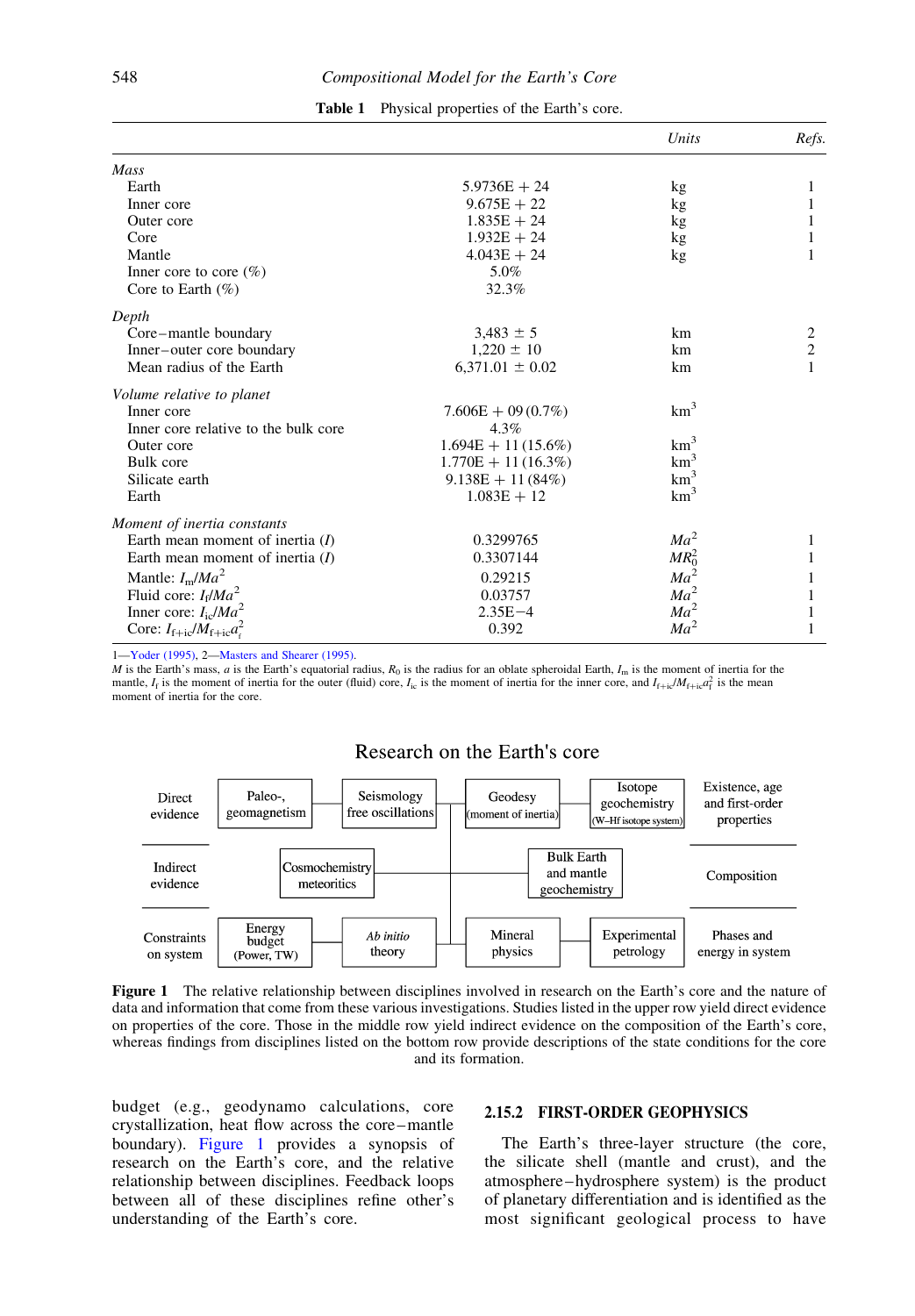<span id="page-2-0"></span>occurred since the formation of the Earth. Each layer is distinctive in its chemical composition, the nature of its phase (i.e., solid, liquid, and gas), and physical properties. Evidence for the existence and nature of the Earth's core comes from laboratory studies coupled with studies that directly measure physical properties of the Earth's interior including its magnetic field, seismological profile, and orbital behavior, with the latter providing a coefficient of the moment of inertia and a model for the density distribution in the Earth.

There is a long history of knowing indirectly or directly of the existence of Earth's core. Our earliest thoughts about the core, albeit indirect and unwittingly, may have its roots in our understanding of the Earth's magnetic field. The magnetic compass and its antecedents appear to be  $\sim$ 2,000 yr old. [F. Gies and J. Gies \(1994\)](#page-19-0) report that Chinese scholars make reference to a southpointing spoon, and claim its invention to ca. AD 83 (Han dynasty). A more familiar form of the magnetic compass was known by the twelfth century in Europe. With the discovery of iron meteorites followed by the suggestion that these extraterrestrial specimens came from the interior of fragmented planets in the late-nineteenth century came the earliest models for planetary interiors. Thus, the stage was set for developing Earth models with a magnetic and metallic core. Later development of geophysical tools for peering into the deep Earth showed that with increasing depth the proportion of metal to rock increases with a significant central region envisaged to be wholly made up of iron.

A wonderful discussion of the history of the discovery of the Earth's core is given in the [Brush](#page-19-0) [\(1980\)](#page-19-0) paper. The concept of a core perhaps begins with understanding the Earth's magnetic field. Measurements of the Earth's magnetic field have been made since the early 1500s. By 1600 the English physician and physicist, William Gilbert, studied extensively the properties of magnets and found that their magnetic field could be removed by heating; he concluded that the Earth behaved as a large bar-magnet. In 1832, Johann Carl Friedrich Gauss, together with Wilhelm Weber, began a series of studies on the nature of Earth's magnetism, resulting in the 1839 publication of Allgemeine Theorie des Erdmagnetismus (General Theory of the Earth's Magnetism), demonstrating that the Earth's magnetic field was internally generated.

With the nineteenth-century development of the seismograph, studies of the Earth's interior and core accelerated rapidly. In 1897 Emil Wiechert subdivided the Earth's interior into two main layers: a silicate shell surrounding a metallic core, with the core beginning at  $\sim$ 1,400 km depth. This was the first modern model of the Earth's internal structure, which is now confirmed widely by many

lines of evidence. Wiechert was a very interesting scientist; he invented a seismograph that saw widespread use in the early twentieth century, was one of the founders of the Institute of Geophysics at Göttingen, and was the PhD supervisor of Beno Gutenberg. The discoverer of the Earth's core is considered to be Richard Dixon Oldham, a British seismologist, who first distinguished  $P$  (compressional) and  $S$  (shear) waves following his studies of the Assam earthquake of 1897. In 1906 Oldham observed that P waves arrived later than expected at the surface antipodes of epicenters and recognized this as evidence for a dense and layered interior. Oldham placed the depth to the core–mantle boundary at 3,900 km. Later, [Gutenberg \(1914\)](#page-20-0) established the core–mantle boundary at 2,900 km depth (cf. the modern estimate of  $2,891 \pm 5$  km depth; [Masters and](#page-20-0) [Shearer, 1995\)](#page-20-0) and suggested that the core was at least partly liquid ([Gutenberg, 1914](#page-20-0)). Subsequently, [Jeffreys \(1926\)](#page-20-0) established that the outer core is liquid, and [Lehmann \(1936\)](#page-20-0) identified the existence of a solid inner core using seismographic records of large earthquakes, which was later confirmed by [Anderson](#page-19-0) et al. [\(1971\)](#page-19-0) and [Dziewonski and Gilbert \(1972\)](#page-19-0) using Earth's free-oscillation frequencies. Finally, [Washington \(1925\)](#page-21-0) and contemporaries reported that an iron core would have a significant nickel content, based on analogies with iron meteorites and the cosmochemical abundances of these elements.

The seismological profile of the Earth's core (Figure 2) combined with the first-order relationship between density and seismic wave speed velocity (i.e.,  $V_p = ((K + 4/3\mu)/\rho)^{0.5}$ ,  $V_s =$  $(\mu/\rho)^{0.5}$ , d $\rho$ /d $r = -GM_r\rho(r)/r^2\Phi$  (the latter being the Adams–Williamson equation), where  $V_p$  is



Figure 2 Depth versus P- and S-wave velocity and density for the PREM model (after [Dziewonski and](#page-19-0) [Anderson, 1981](#page-19-0) and [Masters and Shearer, 1995\)](#page-20-0).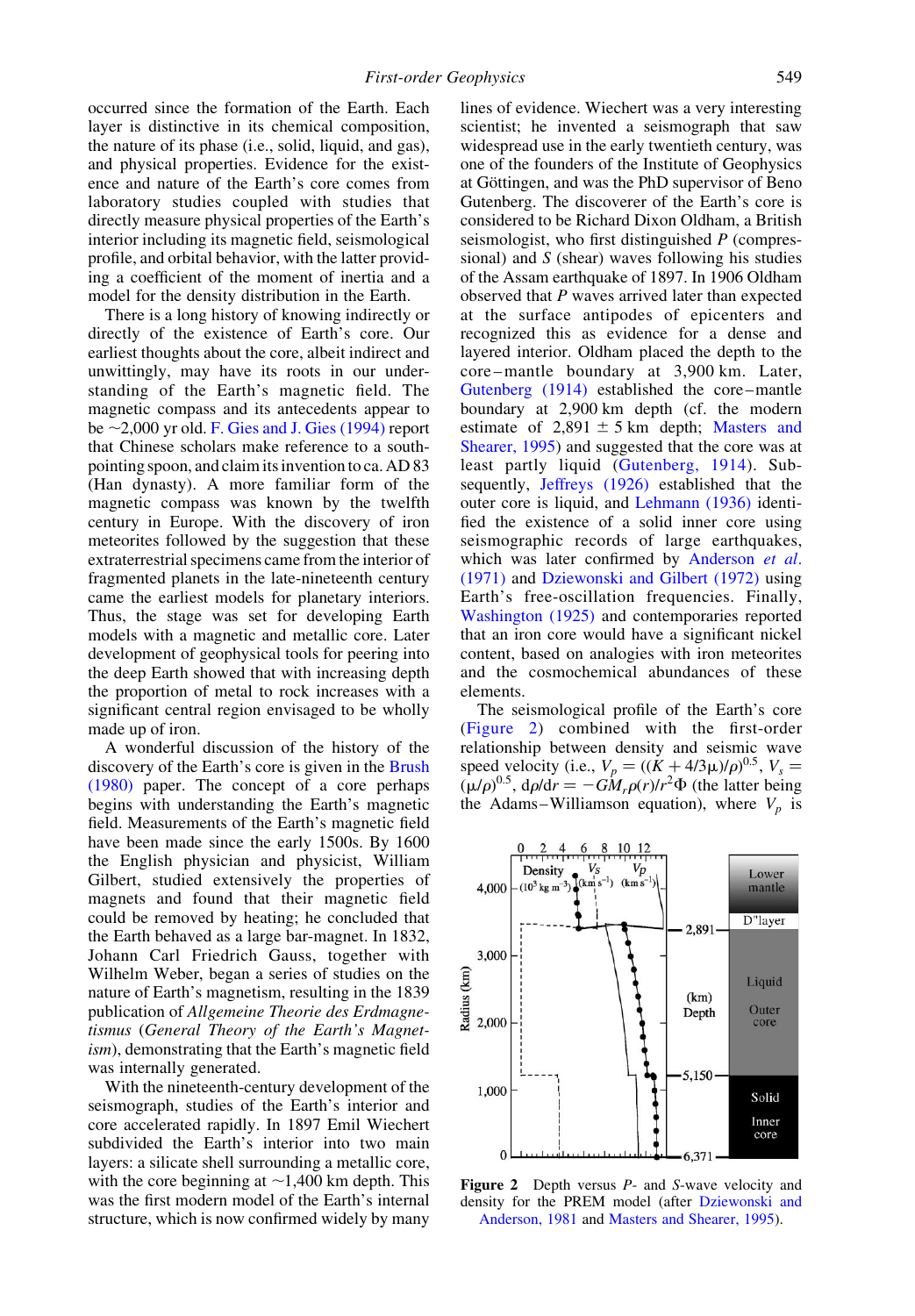the P-wave velocity,  $V_s$  is the S-wave velocity,  $K$ is the bulk modulus,  $\mu$  is the shear modulus,  $\rho$  is the density,  $\rho(r)$  is the density of the shell within radius r, G is gravitational constant,  $M_r$  is the mass of the Earth within radius  $r$ , and  $\Phi = V_p^2 - (4/3)V_s^2$ ) provides a density profile for the core that, in turn, is perturbed to be consistent with free oscillation frequencies [\(Dziewonski and](#page-19-0) [Anderson, 1981](#page-19-0)). Combining seismological data with mineral physics data (e.g., equation of state (EOS) data for materials at core appropriate conditions) from laboratory studies gives us the necessary constraints for identifying the mineralogical and chemical constituents of the core and mantle.

[Birch \(1952\)](#page-19-0) compared seismically determined density estimates for the mantle and core with the available EOS data for candidate materials. He argued that the inner core was "a crystalline phase, mainly iron" and the liquid outer core is perhaps some 10–20% less dense than that expected for iron or iron–nickel at core conditions. Later, [Birch \(1964\)](#page-19-0) showed that the Earth's outer core is  $\sim$ 10% less dense than that expected for iron at the appropriate pressures and temperatures and proposed that it contained (in addition to liquid iron and nickel) a lighter alloying element or elements such as carbon, or hydrogen ([Birch, 1952\)](#page-19-0) or sulfur, silicon, or oxygen ([Birch, 1964](#page-19-0)).

Uncertainties in estimates of the composition of the Earth's core derive from uncertainties in the core density (or bulk modulus, or bulk sound velocity) and in that of candidate materials (including pure liquid iron) when calculated for the temperatures and pressures of the outer core. Although there is an excellent agreement between the static compression data for  $\varepsilon$ -Fe (and Fe–Ni mixtures) at core pressures (Mao *et al.*, 1990) and isothermal-based Hugoniot data for  $\varepsilon$ -Fe ([Brown](#page-19-0) [and McQueen, 1986\)](#page-19-0), extrapolation of these data to core conditions requires knowledge of the thermal contribution to their EOS (see Chapter 2.14). [Boehler \(2000\)](#page-19-0) calculated an outer core density deficit of  $\sim 9\%$  using these data coupled with an assumed value for the pressure dependence of  $\alpha$  (thermal expansion coefficient) and outer core temperatures of 4,000–4,900 K. In a review of these and other data, [Anderson and](#page-19-0) [Isaak \(2002\)](#page-19-0) concluded that the core density deficit is  $\sim 5\%$  (with a range from 3% to 7%, given uncertainties) and argued that the density deficit is not as high as the often-cited  $\sim$ 10%. Their revised estimate is derived from a re-examination of EOS calculations with revised pressure and temperature derivatives for core materials at inner–outer core boundary conditions over a range of temperatures  $(4,800-7,500 \text{ K})$ . This is a topic of much debate and a conservative estimate of the core density deficit is  $\sim$  5–10%.

The solid inner core, which has a radius of  $1,220 \pm 10$  km ([Masters and Shearer, 1995](#page-20-0)), represents 5% of the core's mass and  $\leq$ 5% of its volume. It is estimated to have a slightly lower density than solid iron and, thus, it too would have a small amount of a light element component [\(Jephcoat and Olson, 1987\)](#page-20-0). [Birch \(1952\)](#page-19-0) may have recognized this when he said that it is "a crystalline phase, mainly iron." Like the outer core, uncertainties in the amount of this light element component is a function of seismically derived density models for the inner core and identifying the appropriate temperature and pressure derivatives for the EOS of candidate materials. [Hemley](#page-20-0) [and Mao \(2001\)](#page-20-0) have provided an estimate of the density deficit of the inner core of 4–5%.

The presence of an iron core in the Earth is also reflected in the Earth's shape. The shape of the Earth is a function of its spin, mass distribution, and rotational flattening such that there is an equatorial bulge and flattening at the poles. The coefficient of the moment of inertia for the Earth is an expression that describes the distribution of mass within the planet with respect to its rotational axis. If the Earth was a compositionally homogenous planet having no density stratification, its coefficient of the moment of inertia would be  $0.4Ma^2$ , with M as the mass of the Earth and  $a$  as the equatorial radius. The equatorial bulge, combined with the precession of the equinoxes, fixes the coefficient of the moment of inertia for the Earth at  $0.330Ma^2$ [\(Yoder, 1995\)](#page-21-0) reflecting a marked concentration of mass at its center (see also [Table 1\)](#page-1-0).

Finally, studies of planets and their satellites show that internally generated magnetic fields do not require the existence of a metallic core, particularly given the diverse nature of planetary magnetic fields in the solar system ([Stevenson,](#page-21-0)  $2003$ ). Alternatively, the  $500+$  years of global mapping of the Earth's magnetic field in time and space demonstrates the existence of the Earth's central magnetic core ([Bloxham, 1995;](#page-19-0) [Merrill](#page-20-0) et al[., 1996\)](#page-20-0). The generation of this field in the core also requires the convection of a significant volume of iron (or similar electrically conducting material) as it creates a self-exciting dynamo [\(Buffett, 2000](#page-19-0)). In the Earth, as with the other terrestrial planets, iron is the most abundant element, by mass (Wänke and Dreibus, 1988). Its high solar abundance is the result of a highly stable nuclear configuration and processes of nucleosynthesis in stars.

## 2.15.3 CONSTRAINING THE COMPOSITION OF THE EARTH'S CORE

The major "core" issues in geochemistry include: (i) its composition (both inner and outer core), (ii) the nature and distribution of the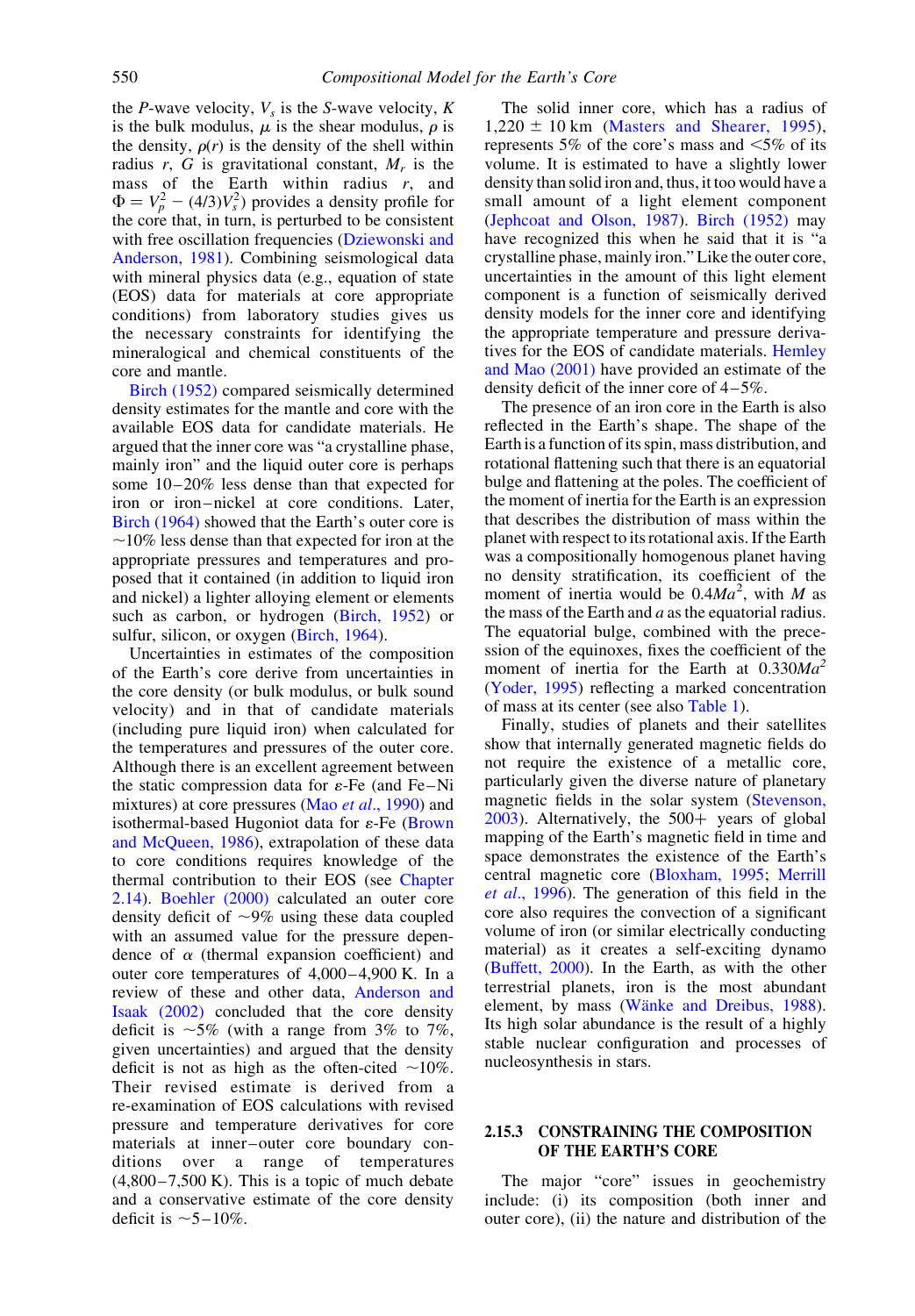light element, (iii) whether there are radioactive elements in the core, (iv) timing of core formation, and (v) what evidence exists for core–mantle exchange. The answers to some or all of these questions provide constraints on the conditions (e.g.,  $P$ ,  $T$ ,  $f_{O_2}$ ) under which the core formed.

## 2.15.3.1 Observations from Meteorites and **Cosmochemistry**

That the core is not solely an Fe–Ni alloy, but contains  $\sim$  5–10% of a light mass element alloy, is about the extent of the compositional guidance that comes from geophysics. Less direct information on the makeup of the Earth is provided by studies of meteorites and samples of the silicate Earth. It is from these investigations that we develop models for the composition of the bulk Earth and primitive mantle (or the silicate Earth) and from these deduce the composition of the core.

The compositions of the planets in the solar system and those of chondritic meteorites provide a guide to the bulk Earth composition (see Chapter 2.01). However, the rich compositional diversity of these bodies presents a problem insofar as there is no single meteorite composition that can be used to characterize the Earth. The solar system is compositionally zoned; planets with lesser concentrations of volatile elements are closer to the Sun. Thus, as compared to Mercury and Jupiter, the Earth has an intermediate uncompressed density (roughly a proportional measure of metal to rock) and volatile element inventory, and is more depleted in volatile elements than CIchondrites, the most primitive of all of the meteorites.

There is a wide range of meteorite types, which are readily divided into three main groups: the irons, the stony irons and the stones (see also Volume 1 of the Treatise). With this simple classification, we obtain our first insights into planetary differentiation. All stony irons and irons are differentiated meteorites. Most stony meteorites are chondrites, undifferentiated meteorites, although lesser amounts are achondrites, differentiated stony meteorites. The achondrites make up  $\sim$  4% of all meteorites, and  $\leq$ 5% of the stony meteorites. A planetary bulk composition is analogous to that of a chondrite, and the differentiated portions of a planet—the core, mantle, and crust—have compositional analogues in the irons, stony irons (for core–mantle boundary regions), and achondrites (for mantle and crust).

Among the chondrites there are three main classes: the carbonaceous, enstatite, and ordinary chondrites. One simple way of thinking about

these three classes is in terms of their relative redox characteristics. First, the carbonaceous chondrites, some of which are rich in organic carbon, have more matrix and Ca–Al inclusions and are the most oxidized of the chondrites, with iron existing as an FeO component in silicates. Second, the enstatite chondrites are the most reduced, with most varieties containing native metals, especially iron. Finally, the ordinary chondrites, the most abundant meteorite type, have an intermediate oxidation state (see review chapters in Volume 1 and [Palme \(2001\)](#page-20-0)). Due to chemical and isotopic similarities, some researchers have argued that the bulk Earth is analogous to enstatite chondrites [\(Javoy, 1995\)](#page-20-0). In contrast, others believe that the formation of the Earth initially began from materials such as the enstatite chondrites with the later 20–40% of the planet's mass forming from more oxidized accreting materials like the carbonaceous chondrites (Wänke, 1987; Wänke and Dreibus, 1988). As of early 2000s, we do not have sufficient data to resolve this issue and at best we should treat the chondrites and all meteoritic materials as only a guide to understanding the Earth's composition.

A subclass of the carbonaceous chondrites that uniquely stands out among all others is the CI (or C1) carbonaceous chondrite. These chondrites possess the highest proportional abundances of the highly volatile and moderately volatile elements, are chondrule free, and they possess compositions that match that of the solar photosphere when compared on a silicon-based scale (see also Chapter 2.01). The photosphere is the top of the Sun's outer convection zone, which can be thought of as an analogue to the Sun's surface. The Sun's photospheric layer emits visible light and hence its composition can be measured spectroscopically. This, plus the fact that the Sun contains  $>99.9\%$  of the solar system's mass, makes the compositional match with CI carbonaceous chondrites seem all that more significant.

For this review the Earth's composition will be considered to be more similar to carbonaceous chondrites and somewhat less like the high-iron end-members of the ordinary or enstatite chondrites, especially with regard to the most abundant elements (iron, oxygen, silicon, and magnesium) and their ratios. However, before reaching any firm conclusions about this assumption, we need to develop a compositional model for the Earth that can be compared with different chondritic compositions. To do this we need to: (i) classify the elements in terms of their properties in the nebula and the Earth and (2) establish the absolute abundances of the refractory and volatile elements in the mantle and bulk Earth.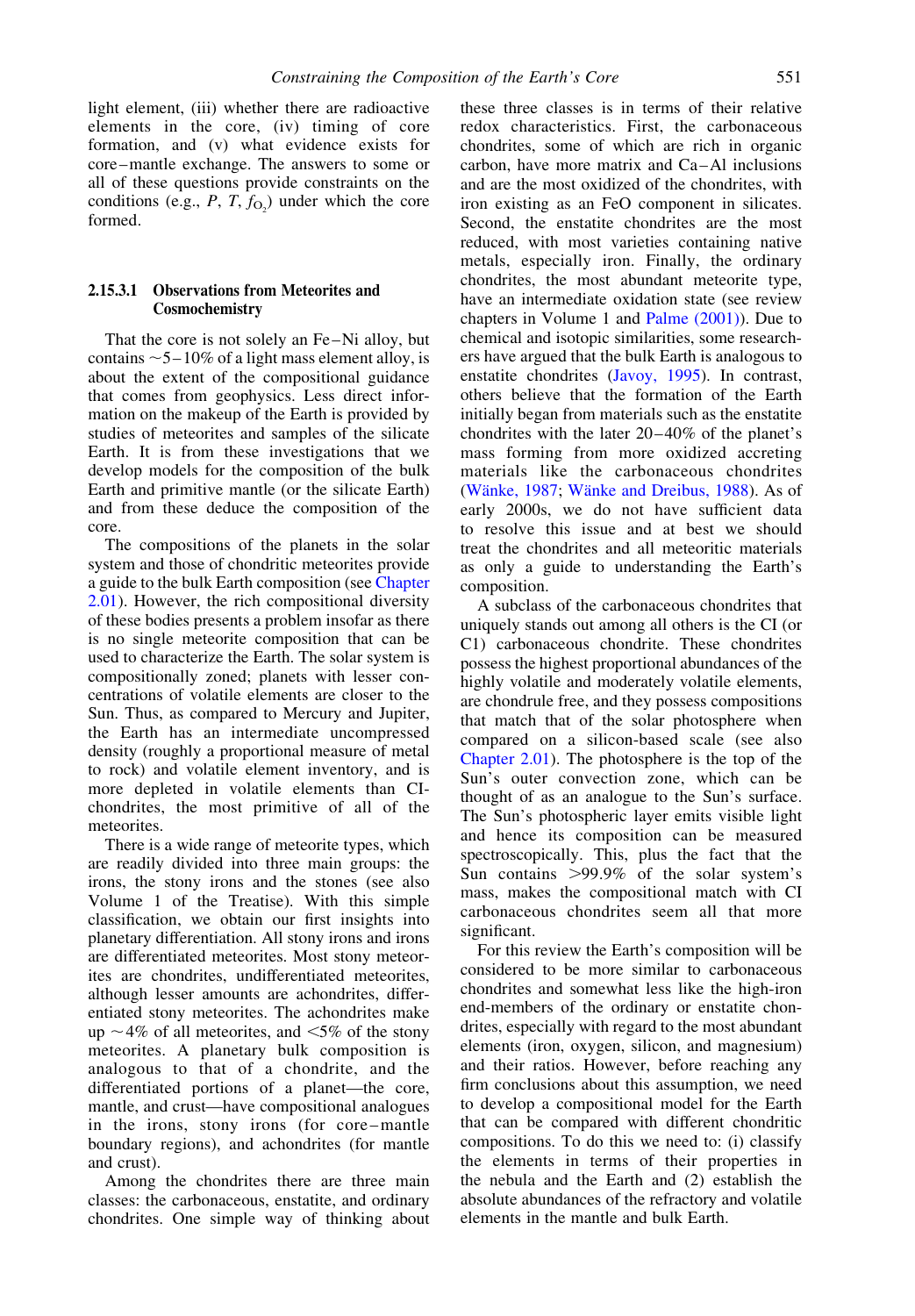#### <span id="page-5-0"></span>2.15.3.2 Classification of the Elements

Elements can be classified according to their volatility in the solar nebular at a specific partial pressure [\(Larimer, 1988\)](#page-20-0). This classification scheme identifies the major components (e.g., magnesium, iron, silicon, and nickel), which are intermediate between refractory and volatile, and then assigns the other, less abundant elements to groups based on volatility distinguishing refractory (condensation temperatures  $>1,250$  K), moderately volatile (condensation temperatures  $\langle 1,250 \text{ K} \rangle$  and  $\langle 600 \text{ K} \rangle$ , and highly volatile (condensation temperatures  $\leq 600 \text{ K}$ ) elements, depending on their sequence of condensation into mineral phases (metals, oxides, and silicates) from a cooling gas of solar composition [\(Larimer,](#page-20-0) [1988](#page-20-0)). In terms of accretionary models for chondrites and planetary bodies, it is often observed that a model assuming a  $10^{-4}$  atm partial pressure best fits the available data [\(Larimer, 1988](#page-20-0)). Those with the highest condensation temperatures  $(>1,400 \text{ K})$  are the refractory elements (e.g., calcium, aluminum, titanium, zirconium, REE, molybdenum, and tungsten), which occur in all chondrites with similar relative abundances (i.e., chondritic ratios of Ca/Al, Al/Ti, Ti/Zr). Major component elements (aside from oxygen and the gases) are the most abundant elements in the solar system, including silicon, magnesium, and iron (as well as cobalt and nickel); these elements have condensation temperatures of  $\sim$ 1,250 K. Moderately volatile elements (e.g., chromium, lithium, sodium, potassium, rubidium, manganese, phosphorus, iron, tin, and zinc) have condensation temperatures of  $\sim$ 1,250–600 K (Palme *et al.*, 1988), whereas highly volatile elements (e.g., thallium, cadmium, bismuth, and lead) have condensation temperatures  $\sim$  600–400 K. Below this temperature the gas-phase elements (carbon, hydrogen, and nitrogen) condense. The relative abundance ratios of the major components, moderately volatile and highly volatile elements all vary considerably between the different types of chondritic meteorites. Figure 3 illustrates the differing proportions of the major component elements in chondrite groups and the Earth, which together with oxygen make up some 90% of the material in the Earth and other terrestrial planets.

Elements can also be classified according to their chemical behavior based on empirical observations from meteorites and systems in the Earth; this leads to the following groups: lithophile, siderophile, chalcophile, or atmophile. The lithophile elements are ones that bond readily with oxygen and are concentrated in the silicate shell (crust and mantle) of the Earth. The siderophile elements readily bond with iron and are concentrated in the core. The chalcophile elements bond readily with sulfur and are distributed between the core and mantle, with a greater percentage of them likely to be in the core. Finally, the atmophile elements (e.g., hydrogen, carbon, nitrogen, oxygen, and noble gases) are gaseous and are concentrated in the atmosphere–hydrosphere system surrounding the planet. A combination of these two different classification schemes provides a better understanding of the relative behavior of the elements, particularly during accretion and large-scale planetary differentiation.

Developing a model for the composition of the Earth and its major reservoirs can be established in a four-step process. The first involves estimating the composition of the silicate Earth (or primitive mantle, which includes the crust plus mantle after core formation). The second step involves defining a volatility curve for the planet, based on the abundances of the moderately volatile and highly volatile lithophile elements in the silicate Earth, assuming that none have been sequestered into the core (i.e., they are truly lithophile). The third step entails calculating a bulk Earth composition using the planetary volatility curve established in step two, chemical data for chondrites, and



Figure 3 A ternary plot (upper) and binary ratio plot (lower) of the differing proportions (in wt.%) of Si, Fe, and Mg (three out of the four major elements) in chondrites and the Earth. These elements, together with oxygen, constitute  $>90\%$  by mass of chondrites, the Earth, and other terrestrial planets. Data for the chondrites are from [Wasson and Kellemeyn \(1988\)](#page-21-0) and for the Earth are from [Table 2](#page-6-0). The regression line is derived using only chondrites and does not include the EH data.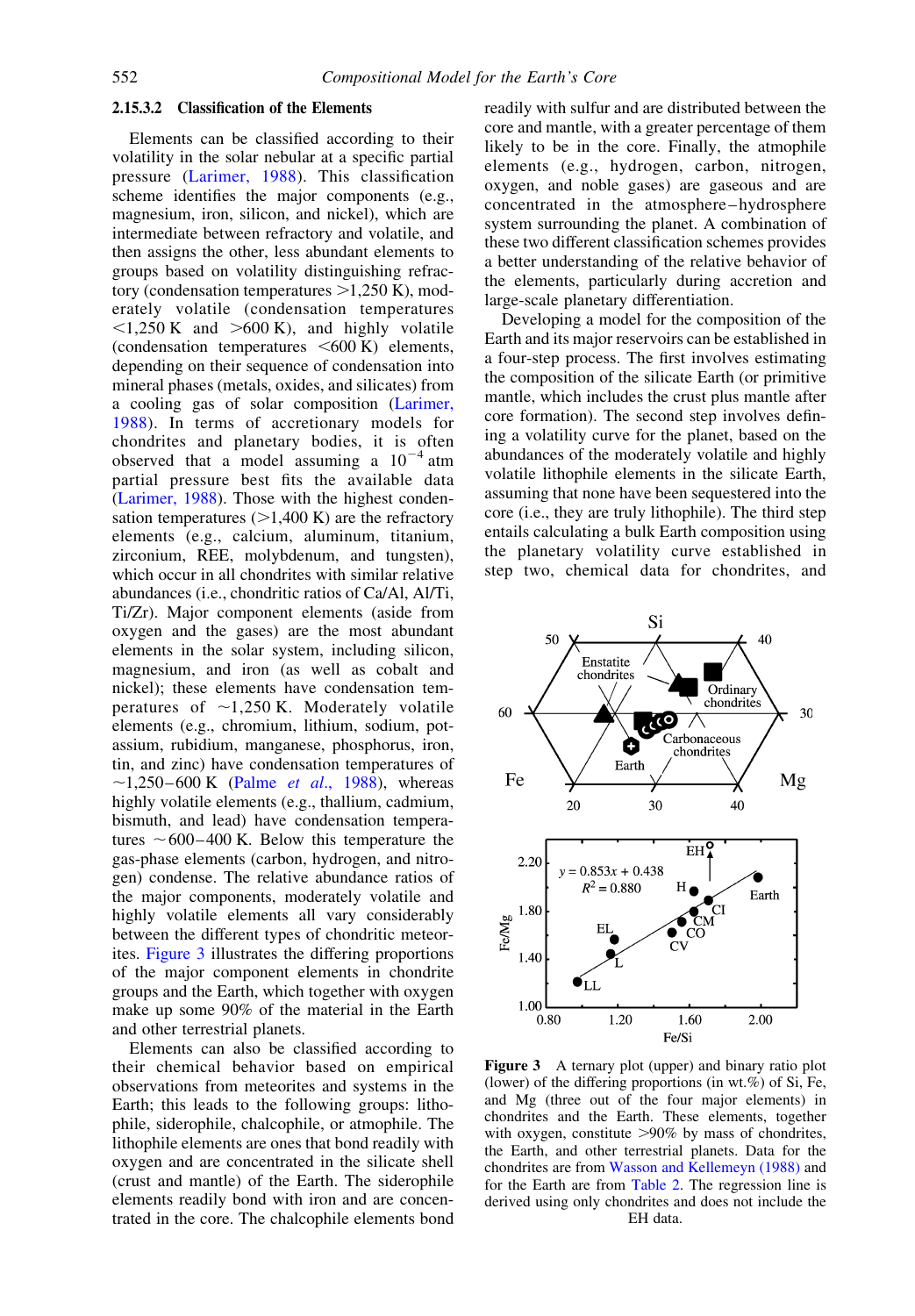<span id="page-6-0"></span>the first-order features of the planets in the solar system. Finally, a core composition is extracted by subtracting the mantle composition from the bulk planetary composition, revealing the abundances of the siderophile and chalcophile elements in the core. Steps three and four are transposable with different assumptions, with the base-level constraints being the compositions of meteorites and the silicate Earth and the solar system's overall trend in the volatile element abundances of planets outward from the Sun.

#### 2.15.3.3 Compositional Model of the Primitive Mantle and the Bulk Earth

The silicate Earth describes the solid Earth minus the core. There is considerable agreement about the major, minor, and trace element abundances in the primitive mantle [\(Allegre](#page-19-0) et al[., 1995;](#page-19-0) [McDonough and Sun, 1995;](#page-20-0) see Chapter 2.01). The relative abundances of the lithophile elements (e.g., calcium, aluminum, titanium, REE, lithium, sodium, rubidium, boron, fluorine, zinc, etc.) in the primitive mantle establish both the absolute abundances of refractory elements in the Earth and the planetary signature of the volatile element depletion pattern (Figure 4). The details of how these compositional models are developed can be found in [Allegre](#page-19-0) et al[. \(1995\)](#page-19-0); [McDonough and Sun \(1995\),](#page-20-0) and Palme and O'Neill (Chapter 2.01). A model composition for the silicate Earth is given in Table 2, which is adapted from [McDonough \(2001\);](#page-20-0)



Figure 4 The relative abundances of the lithophile elements in the primitive mantle (or silicate Earth) plotted versus the log of the 50% condensation temperature (K) at  $10^{-4}$  atm pressure. The relative abundances of the lithophile elements are reported as normalized to CI carbonaceous chondrite on an equal basis of Mg content. The planetary volatility trend (negative sloping shaded region enclosing the lower temperature elements) establishes integrated flux of volatile elements at 1 AU. Data for condensation temperatures are from [Wasson \(1985\)](#page-21-0); chemical data for the chondrites are from [Wasson and Kellemeyn](#page-21-0)

[\(1988\)](#page-21-0) and for the Earth are from Table 2.

Palme and O'Neill (Chapter 2.01) present a similar model.

A first-order assumption is that lithophile elements, inclusive of the refractory, moderately volatile, and highly volatile ones, are excluded from the core. The moderately volatile and highly volatile lithophiles are depleted relative to those in CI-chondrites. Together, the lithophiles describe a coherent depletion or volatility pattern. This negative correlation (Figure 4) thus establishes the planetary volatile curve at  $\sim$ 1 AU, which is an integrated signature of accreted nebular material in the coalescing region of the proto-Earth. By comparison, Mars has a less depleted abundance pattern (Wänke, [1981\)](#page-21-0), whereas Mercury has a more depleted abundance pattern [\(BVSP, 1981](#page-19-0)). The most significant feature of this pattern is that potassium follows all of the other moderately volatile and highly volatile lithophiles. This observation demonstrates that the potassium budget of the silicate Earth is sufficient to describe that in the planet and argue against any sequestration of potassium into the core.

Data for the content of lithophile elements in the Earth plus knowledge of the iron content of the mantle and core together establish a bulk Earth compositional model [\(McDonough, 2001\)](#page-20-0). This model assumes chondritic proportions of Fe/Ni in the Earth, given limited Fe/Ni variation in chondritic meteorites (see below). This approach yields

Table 2 The composition of the silicate Earth.

| Н           | 100            | Zn | 55    | Pr | 0.25   |
|-------------|----------------|----|-------|----|--------|
| Li          | 1.6            | Ga | 4     | Nd | 1.25   |
| Be          | 0.07           | Ge | 1.1   | Sm | 0.41   |
| B           | 0.3            | As | 0.05  | Eu | 0.15   |
| C           | 120            | Se | 0.075 | Gd | 0.54   |
| N           | $\overline{c}$ | Br | 0.05  | Tb | 0.10   |
| O(%)        | 44             | Rb | 0.6   | Dy | 0.67   |
| F           | 15             | Sr | 20    | Ho | 0.15   |
| Na $(\%)$   | 0.27           | Y  | 4.3   | Er | 0.44   |
| $Mg(\%)$    | 22.8           | Zr | 10.5  | Tm | 0.068  |
| Al $(\%)$   | 2.35           | Nb | 0.66  | Yb | 0.44   |
| Si (%)      | 21             | Mo | 0.05  | Lu | 0.068  |
| P           | 90             | Ru | 0.005 | Hf | 0.28   |
| S           | 250            | Rh | 0.001 | Ta | 0.037  |
| <b>Cl</b>   | 17             | Pd | 0.004 | W  | 0.029  |
| K           | 240            | Ag | 0.008 | Re | 0.0003 |
| Ca $(\%)$   | 2.53           | Cd | 0.04  | Os | 0.003  |
| Sc          | 16             | In | 0.01  | Ir | 0.003  |
| Ti          | 1,200          | Sn | 0.13  | Pt | 0.007  |
| V           | 82             | Sb | 0.006 | Au | 0.001  |
| $_{\rm Cr}$ | 2,625          | Te | 0.012 | Hg | 0.01   |
| Mn          | 1,045          | I  | 0.01  | Tl | 0.004  |
| Fe $(\%)$   | 6.26           | Cs | 0.021 | Pb | 0.15   |
| Co          | 105            | Ba | 6.6   | Bi | 0.003  |
| Ni          | 1,960          | La | 0.65  | Th | 0.08   |
| Cu          | 30             | Ce | 1.68  | U  | 0.02   |
|             |                |    |       |    |        |

Concentrations are given in  $\mu$ g g<sup>-1</sup> (ppm), unless stated as "%," which are given in wt.%.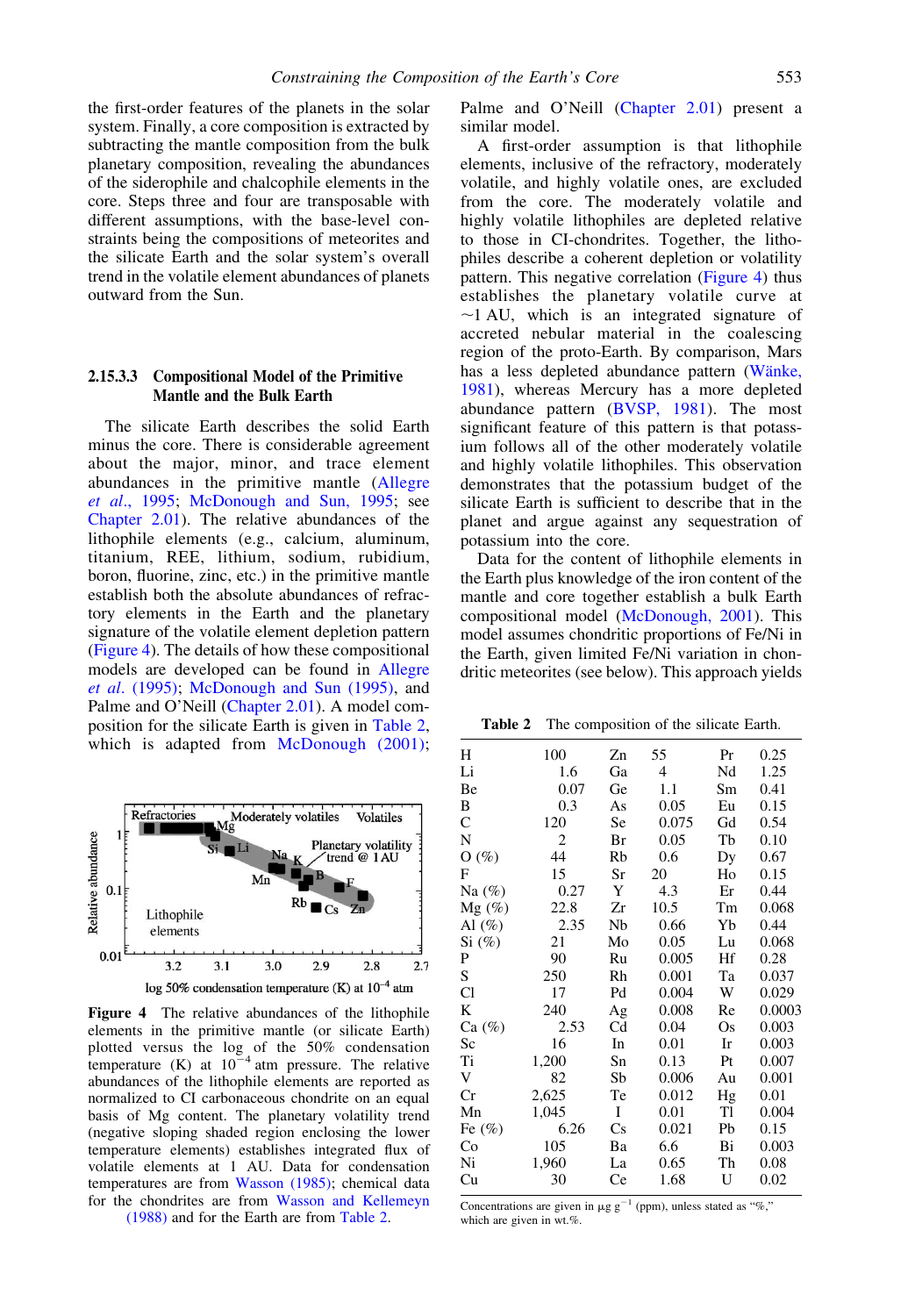<span id="page-7-0"></span>

Figure 5 The relative abundances of the elements in the Earth and various carbonaceous chondrites plotted versus the log of the 50% condensation temperature  $(K)$  at 10<sup>-4</sup> atm pressure. Data are normalized to CI carbonaceous chondrite on an equal basis of Mg content. The overall volatility trend for the Earth is comparable to that seen in these chondrites. The carbonaceous chondrites include CM (filled circles), CV (filled squares), and CO (open triangles) and define the shaded region. Data for condensation temperatures are from [Wasson \(1985\)](#page-21-0); chemical data for the chondrites are from [Wasson and Kellemeyn \(1988\)](#page-21-0) and for the Earth are from Table 3.

an Fe/Al of  $20 \pm 2$  for the Earth. Aluminum, a refractory lithophile element, is considered the least likely of the lithophile elements (e.g., silicon, magnesium, and calcium) to be incorporated in the core. Thus, an aluminum content for the mantle translates directly into the aluminum content for the bulk Earth. This tightly constrained Fe/Al value also provides a first-order compositional estimate of the planet that requires no knowledge of light elements in the core.

Chondritic meteorites display a range of Fe/Al ratios, with many having a value close to 20 [\(Allegre](#page-19-0) *et al.*, 1995), although high Fe/Al values (35) are found in the iron-rich (EH) enstatite chondrites ([Wasson and Kallemeyn, 1988\)](#page-21-0). Combining these data and extending the depletion pattern for the abundances of nonrefractory, nonlithophile elements provides a model composition for the bulk Earth (Figure 5). A model composition for the bulk Earth is given in Table 3, which is adapted from [McDonough \(2001\);](#page-20-0) Palme and O'Neill (Chapter 2.01) present a similar model. In terms of major elements this Earth model is iron and magnesium rich and coincident with the Fe/Mg–Fe/Si compositional trend established by chondrites ([Figure 3\)](#page-5-0). The Earth's volatility trend is comparable, albeit more depleted, than that of other carbonaceous chondrites (data in gray field in Figure 5).

## 2.15.4 A COMPOSITIONAL MODEL FOR THE CORE

As stated earlier, the Earth's core is dominantly composed of a metallic Fe–Ni mixture.

Table 3 The composition of the bulk Earth.

| Н         | 260    | Zn                     | 40    | Pr | 0.17  |
|-----------|--------|------------------------|-------|----|-------|
| Li        | 1.1    | Ga                     | 3     | Nd | 0.84  |
| Be        | 0.05   | Ge                     | 7     | Sm | 0.27  |
| B         | 0.2    | As                     | 1.7   | Eu | 0.10  |
| C         | 730    | Se                     | 2.7   | Gd | 0.37  |
| N         | 25     | Br                     | 0.3   | Tb | 0.067 |
| O(%)      | 29.7   | Rb                     | 0.4   | Dy | 0.46  |
| F         | 10     | Sr                     | 13    | Ho | 0.10  |
| Na $(\%)$ | 0.18   | Y                      | 2.9   | Er | 0.30  |
| $Mg(\%)$  | 15.4   | Zr                     | 7.1   | Tm | 0.046 |
| Al $(\%)$ | 1.59   | Nb                     | 0.44  | Yb | 0.30  |
| $Si$ (%)  | 16.1   | Mo                     | 1.7   | Lu | 0.046 |
| P         | 715    | Ru                     | 1.3   | Hf | 0.19  |
| S         | 6,350  | Rh                     | 0.24  | Ta | 0.025 |
| Cl        | 76     | Pd                     | 1     | W  | 0.17  |
| K         | 160    | Ag                     | 0.05  | Re | 0.075 |
| Ca (%)    | 1.71   | $_{\mathrm{Cd}}$       | 0.08  | Os | 0.9   |
| Sc        | 10.9   | In                     | 0.007 | Ir | 0.9   |
| Ti        | 810    | Sn                     | 0.25  | Pt | 1.9   |
| V         | 105    | Sb                     | 0.05  | Au | 0.16  |
| Cr        | 4,700  | Te                     | 0.3   | Hg | 0.02  |
| Mn        | 800    | I                      | 0.05  | Tl | 0.012 |
|           |        |                        |       |    |       |
| Fe $(\%)$ | 32.0   | $\mathbf{C}\mathbf{s}$ | 0.035 | Pb | 0.23  |
| Co        | 880    | Ba                     | 4.5   | Bi | 0.01  |
| Ni        | 18,200 | La                     | 0.44  | Th | 0.055 |
| Cu        | 60     | Ce                     | 1.13  | U  | 0.015 |

Concentrations are given in  $\mu$ g g<sup>-1</sup> (ppm), unless stated as "%," which are given in wt.%.

This fact is well established by seismic data (Pwave velocity, bulk modulus, and density), geodynamo observations (the need for it to be reasonably good electrical conductor), and cosmochemical constraints. This then requires that the core, an iron- and nickel-rich reservoir, chemically balances the silicate Earth to make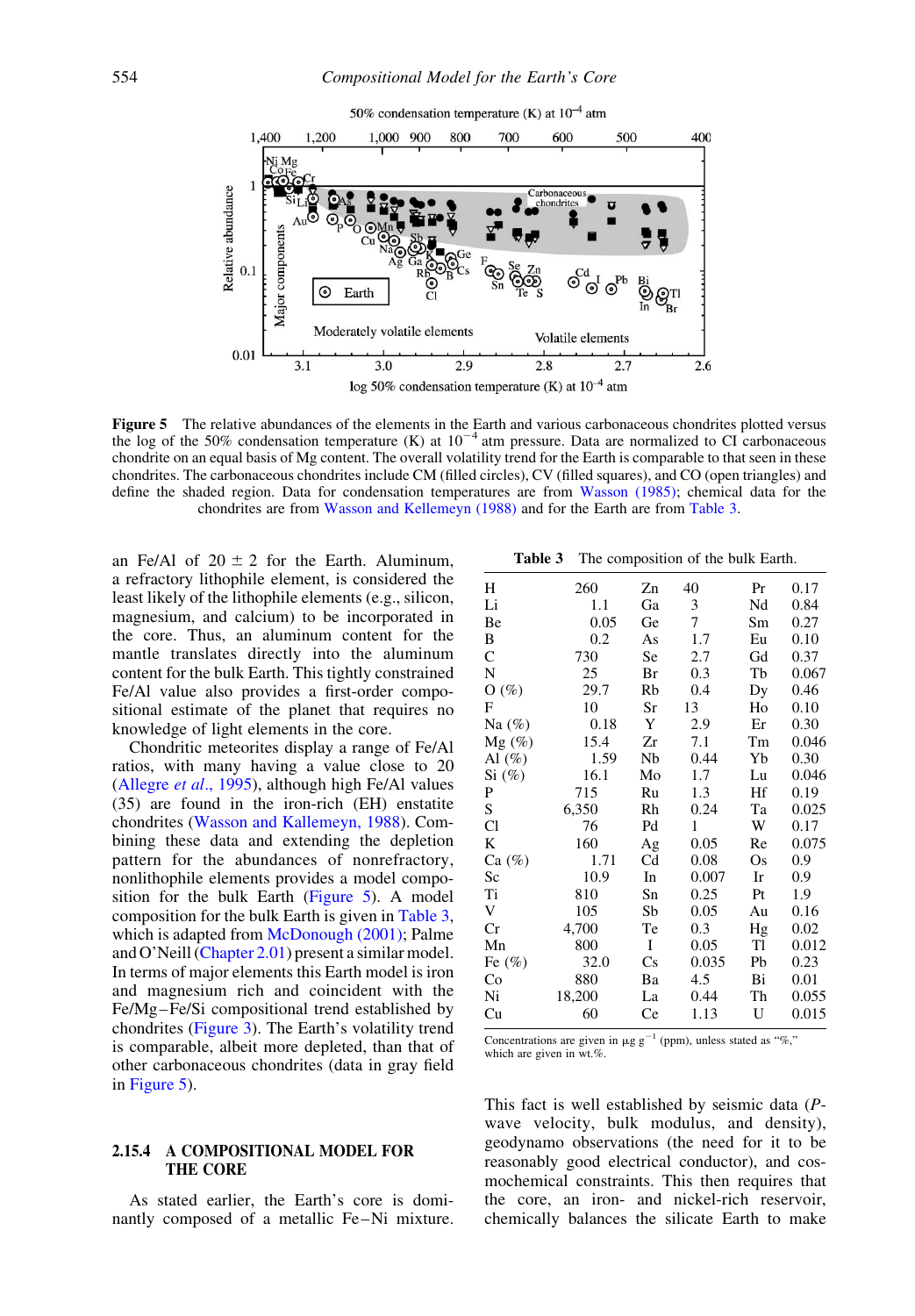<span id="page-8-0"></span>up a primitive, chondritic planet. Many iron meteorites, which are mixtures of iron and nickel in various proportions, are pieces of former asteroidal cores. These meteorites provide insights into the compositions of smaller body cores, given they are products of low-pressure differentiation, whereas the Earth's core likely formed under markedly different conditions (see Chapter 2.10). Thus, the Earth's core superficially resembles an iron meteorite; however, such comparisons are only first-order matches and in detail we should anticipate significant differences given contrasting processes involved in their formation.

#### 2.15.4.1 Major and Minor Elements

A compositional model for the primitive mantle and bulk Earth is described above, which indirectly prescribes a core composition, although it does not identify the proportion of siderophile and chalcophile elements in the core and mantle. The mantle abundance pattern for the lithophile elements shown in [Figure 4](#page-6-0) provides a reference

state for reviewing the abundances of the siderophile and chalcophile elements in the silicate Earth, which are shown in Figure 6. All of the siderophile (except gallium) and chalcophile elements plot below the shaded band that defines the abundance pattern for the lithophile elements. That these nonlithophile elements fall below this band (i.e., the planetary volatility trend) indicates that they are depleted in the mantle, and therefore the remaining planetary complement of these elements are in the core. The relative effects of core subtraction are illustrated in both panels with light-gray arrows, extending downward from the planetary volatility trend. The displacement length below the volatility trend (or length of the downward-pointing arrow) reflects the element's bulk distribution coefficient between core and mantle (e.g., bulk D<sup>metal/silicate</sup> for Mo  $> P \approx Sb$ ).

By combining the information derived from [Figures 4–6,](#page-6-0) one can construct a compositional model for the Earth's core [\(Table 4](#page-9-0)), which is adapted from [McDonough \(1999\).](#page-20-0) A first-order comparison of the composition of the bulk Earth, silicate Earth, and core in terms of weight percent and atomic proportion is presented in [Table 5](#page-9-0).



Figure 6 The relative abundances of the siderophile elements (upper panel) and chalcophile elements (lower panel) in the primitive mantle (or silicate Earth) plotted versus the log of the 50% condensation temperature (K) at  $10^{-4}$  atm pressure. Data are normalized to CI carbonaceous chondrite on an equal basis of Mg content. The gray shaded region illustrates the relative abundances of the lithophile elements as reported in [Figure 4.](#page-6-0) The light gray, downward pointing arrows reflect the element's bulk distribution coefficient between core and mantle during core formation; the longer the length of the arrow, the greater the bulk D (data sources are as in [Figure 4\)](#page-6-0).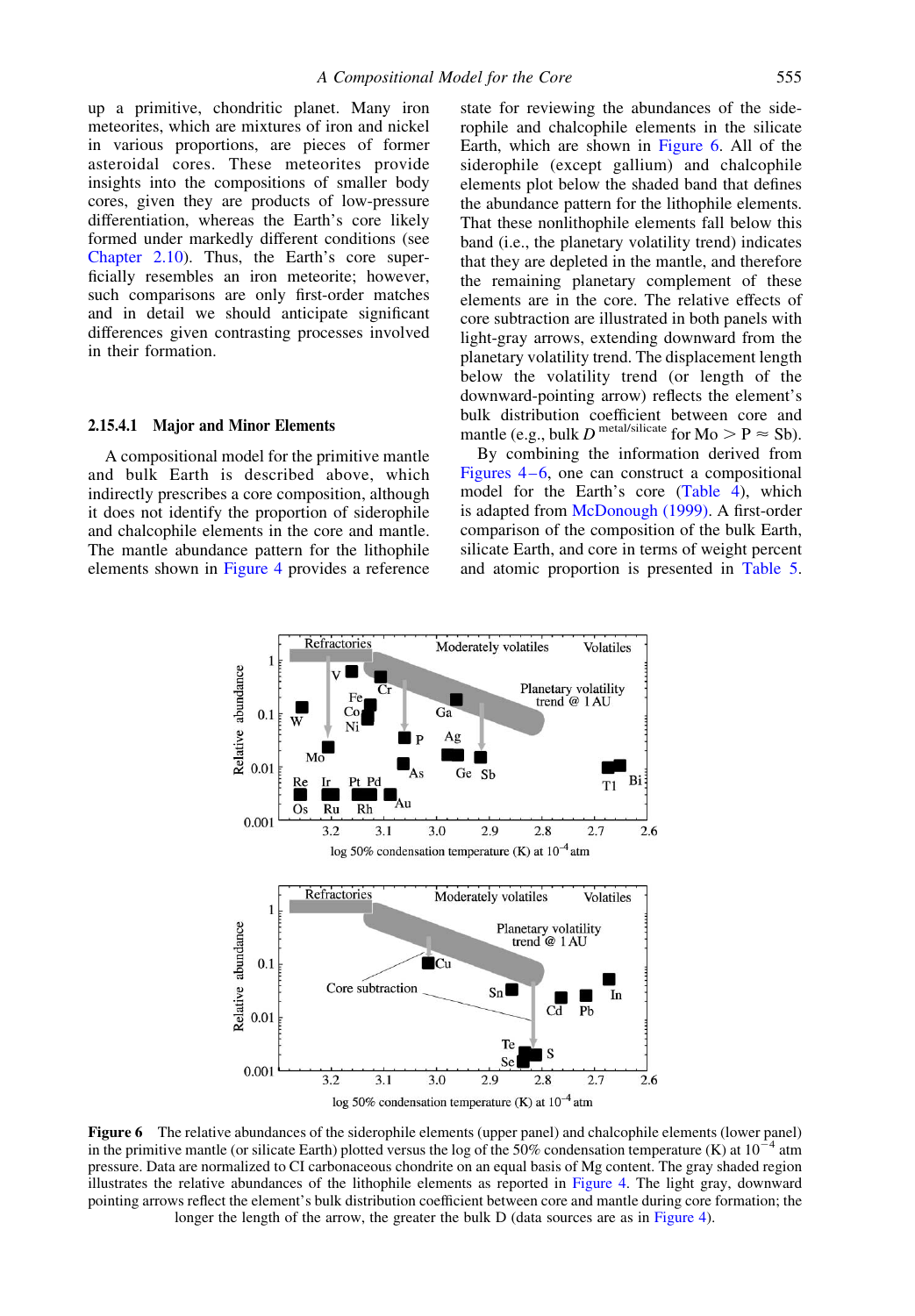<span id="page-9-0"></span>The compositional model for the core has a light element composition that seeks to fit the density requirements for the outer core and is consistent with cosmochemical constraints. Significantly, along with iron and nickel the core contains most of the planet's sulfur, phosphorus, and carbon budget. Finally, this model composition is notable in that it is devoid of radioactive elements. The discussion that follows reviews the issues associated with compositional models for the core.

Table 4 The composition of the Earth's core.

| 600            | Zn                     | 0                | Pr | 0                |
|----------------|------------------------|------------------|----|------------------|
| 0              | Ga                     | $\boldsymbol{0}$ | Nd | 0                |
| $\overline{0}$ | Ge                     | 20               | Sm | 0                |
| $\theta$       | As                     | 5                | Eu | 0                |
| 0.20           | Se                     | 8                | Gd | $\mathbf{0}$     |
| 75             | Br                     | 0.7              | Tb | $\boldsymbol{0}$ |
| 0              | Rb                     | $\boldsymbol{0}$ |    | $\boldsymbol{0}$ |
| 0              | Sr                     | 0                | Ho | $\boldsymbol{0}$ |
| $\overline{0}$ | Y                      | 0                | Er | 0                |
| $\overline{0}$ | Zr                     | 0                | Tm | $\boldsymbol{0}$ |
| $\theta$       | Nb                     | $\boldsymbol{0}$ | Yb | 0                |
| 6.0            | Mo                     | 5                | Lu | 0                |
| 0.20           | Ru                     | 4                | Hf | 0                |
| 1.90           | Rh                     | 0.74             | Ta | 0                |
| 200            | Pd                     | 3.1              | W  | 0.47             |
| $\theta$       |                        | 0.15             | Re | 0.23             |
| $\overline{0}$ | $_{\rm Cd}$            | 0.15             | Os | 2.8              |
| $\overline{0}$ | In                     | 0                | Ir | 2.6              |
| $\overline{0}$ | Sn                     | 0.5              | Pt | 5.7              |
| 150            | Sb                     | 0.13             | Au | 0.5              |
| 0.90           | Te                     | 0.85             |    | 0.05             |
| 300            | I                      | 0.13             | Tl | 0.03             |
| 85.5           | $\mathbf{C}\mathbf{s}$ | 0.065            | Pb | 0.4              |
| 0.25           | Ba                     | $\boldsymbol{0}$ | Bi | 0.03             |
| 5.20           | La                     | 0                | Th | 0                |
| 125            | Ce                     | 0                | U  | 0                |
|                |                        | Ag               |    | Dy<br>Hg         |

Concentrations are given in  $\mu$ g g<sup>-1</sup> (ppm), unless stated as "%," which are given in wt.%.

#### 2.15.4.2 The Light Element in the Core

Given constraints of an outer core density deficit of 5–10% and a host of candidate elements (e.g., hydrogen, carbon, oxygen, silicon, and sulfur), we need to evaluate the relative potential of these elements to explain core density deficit. Uniformly, the bolstering of one's view for these components in the core involve metallurgical or cosmochemical arguments, coupled with the identification of candidate minerals found in meteorites, particularly iron meteorites and reduced chondrites (the classic example being the high-iron (EH) enstatite chondrite).

[Washington \(1925\),](#page-21-0) of the Carnegie Institution of Washington, developed a model for the chemical composition of the Earth based on the Wiechert structural model, the Oldham– Gutenburg revised core radius, and the newly derived Adams–Williamson relationship [\(Williamson and Adams, 1923](#page-21-0)) for determining the density profile of the planet. Washington's model for the core assumed an average density for the core of  $\sim$  10 g cm<sup>-3</sup> (cf.  $\sim$  11.5 g cm<sup>-3</sup> for today's models), and a "considerable amount, up to  $\sim$  5% or so, of phosphides (schreibersite,  $(Fe,Ni)<sub>3</sub>P$ , carbides (cohenite, Fe<sub>3</sub>C), sulfides (troilite, FeS) and carbon (diamond and graphite)." This amazing and insightful model, which is now  $\sim$ 80 yr old, provides us with a good point from which to consider the light element component in the core.

There are good reasons to assume that the core contains some amount of carbon, phosphorus, and sulfur. These three elements are among the 12 most common in the Earth that account for  $>99\%$ of the total mass (Table 5), as based on geochemical, cosmochemical, and meteoritical evidence. Seven out of 12 of these elements (not including carbon, phosphorus, and sulfur) are either refractory or major component elements,

Table 5 The composition of the bulk Earth, mantle, and core and atomic proportions for abundant elements.

| $wt.\%$      | Earth | Mantle | Core         | Atomic prop. | Earth | Mantle | Core  |
|--------------|-------|--------|--------------|--------------|-------|--------|-------|
| Fe           | 32.0  | 6.26   | 85.5         | Fe           | 0.490 | 0.024  | 0.768 |
| $\mathbf{O}$ | 29.7  | 44     | $\mathbf{0}$ | $\Omega$     | 0.483 | 0.581  | 0.000 |
| Si.          | 16.1  | 21     | 6            | Si           | 0.149 | 0.158  | 0.107 |
| Mg           | 15.4  | 22.8   | $\Omega$     | Mg           | 0.165 | 0.198  | 0.000 |
| Ni           | 1.82  | 0.20   | 5.2          | Ni           | 0.008 | 0.001  | 0.044 |
| Ca           | 1.71  | 2.53   | $\theta$     | Ca           | 0.011 | 0.013  | 0.000 |
| Al           | 1.59  | 2.35   | $\Omega$     | Al           | 0.015 | 0.018  | 0.000 |
| S            | 0.64  | 0.03   | 1.9          | S            | 0.005 | 0.000  | 0.030 |
| Cr           | 0.47  | 0.26   | 0.9          | Cr           | 0.002 | 0.001  | 0.009 |
| Na           | 0.18  | 0.27   | $\Omega$     | Na           | 0.002 | 0.002  | 0.000 |
| P            | 0.07  | 0.009  | 0.20         | P            | 0.001 | 0.000  | 0.003 |
| Mn           | 0.08  | 0.10   | 0.03         | Mn           | 0.000 | 0.000  | 0.000 |
| C            | 0.07  | 0.01   | 0.20         | C            | 0.002 | 0.000  | 0.008 |
| H            | 0.03  | 0.01   | 0.06         | H            | 0.007 | 0.002  | 0.030 |
| Total        | 99.88 | 99.83  | 99.97        | Total        | 1.000 | 1.000  | 1.000 |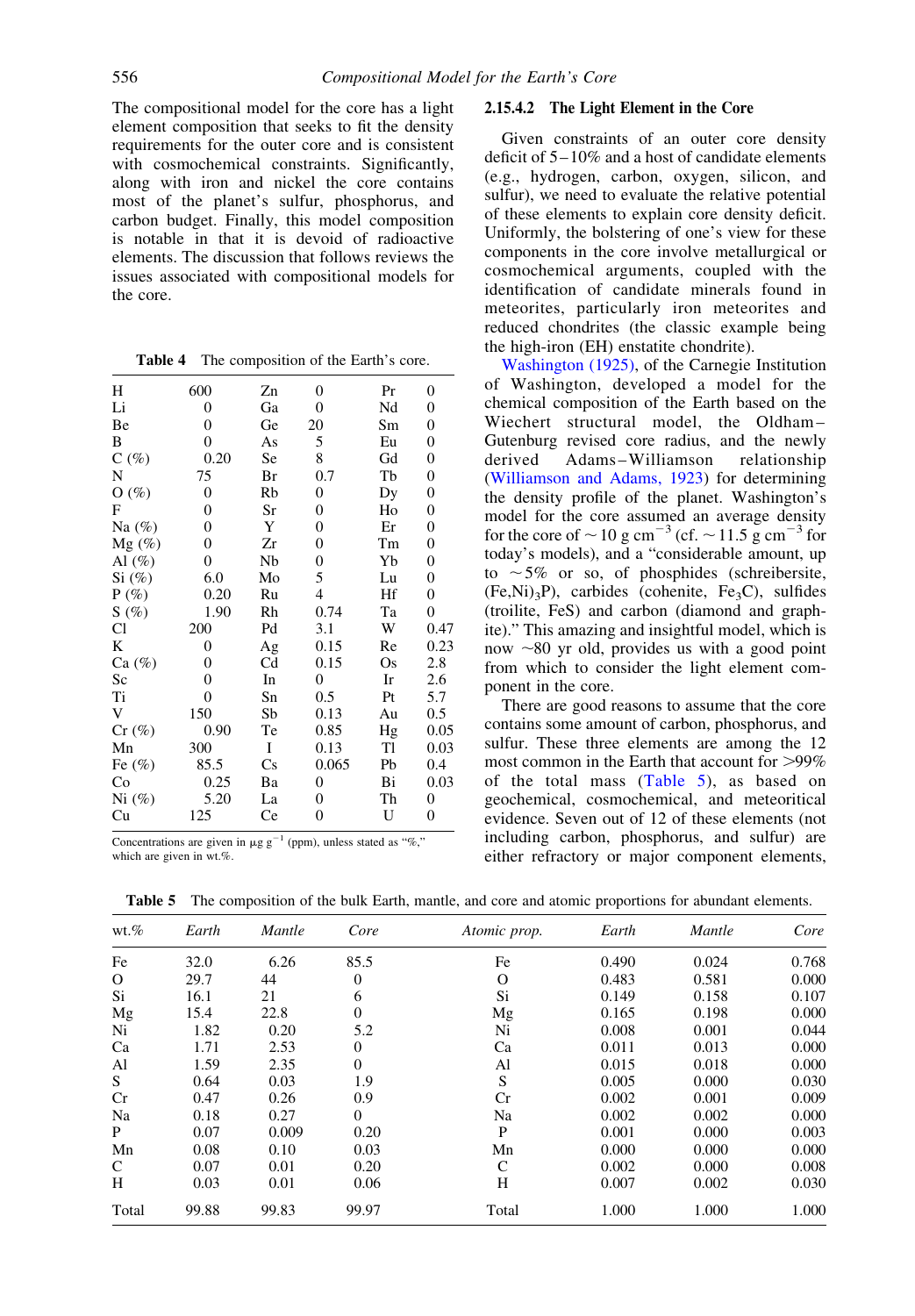<span id="page-10-0"></span>and so their abundances in the Earth are relatively fixed for all planetary models (see also [Figure 2\)](#page-2-0). The remaining five elements are sodium, chro-mium, carbon, phosphorus, and sulfur [\(Table 5\)](#page-9-0); all of these are highly volatile to moderately volatile and estimates of their abundances in the bulk Earth and core are established from cosmochemical constraints. A significant question concerning the abundance of carbon, phosphorus, and sulfur in the core, however, is whether their incorporation into the core can account for the density discrepancy?

The planetary volatility trend illustrated in [Figures 4](#page-6-0) and [5](#page-7-0) does not extend out to the lowest temperature components, including the ices and gases (e.g., hydrogen, carbon, nitrogen, oxygen, and the noble gases). Estimates for the Earth's content of these components (Figure 7) are from [McDonough and Sun \(1995\)](#page-20-0) and [McDonough \(1999,](#page-20-0) [2001\)](#page-20-0) and are based on data for the Earth's mantle and a comparison of carbonaceous chondrite data. Figure 7 provides a comparison of the Earth's estimate of these elements relative to the data for chondrites; the estimate for the Earth comes from an extrapolation of the trend shown in [Figure 5](#page-7-0). Although these extrapolations can only provide an approximate estimate, the abundance of carbon in the Earth is suggested to be of the order  $\leq 0.1$  wt.%. This estimate translates to a core having only  $\sim$  0.2 wt.% carbon ([Tables 3](#page-7-0) and [4\)](#page-9-0). By comparison [Wood \(1993\)](#page-21-0) estimated a factor of 10–20 times more carbon in the core. Wood's estimate seems most unlikely insofar as it is inconsistent with data for meteorites, which are not markedly enriched in highly volatile elements (Figure 7).



Figure 7 The relative abundances of C, N, and H in the Earth plotted versus the log of the 50% condensation temperature (K) at  $10^{-4}$  atm pressure. The Earth's estimate is based on compositional estimates of these gases in the mantle and the Earth's surface, as well as by comparison with data for carbonaceous chondrites (data sources are as in [Figure 5](#page-7-0)).

This view is untenable when compared with data trends in [Figure 5](#page-7-0) for the Earth and the carbonaceous chondrites. It is also noted that the Earth's budget for hydrogen and nitrogen are such that the core would likely contain a minor amount of these elements. The consequences of having hydrogen in the core are significant and have been reviewed by [Williams and Hemley \(2001\).](#page-21-0)

There is  $\sim$ 90 ppm of phosphorus in the silicate Earth ([McDonough](#page-20-0) et al., 1985), and the bulk Earth is estimated to have  $\sim 0.1$  wt.% phosphorus. Using the relationships in [Figure 6](#page-8-0) the core is thus estimated to have  $\sim 0.20$  wt.% phosphorus [\(Table 4](#page-9-0)). Thus, 90% of the planet's inventory of phosphorus is in the core (Table 6) and the core's metal/silicate phosphorus enrichment factor is  $\sim$ 22. Similarly, the core hosts  $\sim$ 90% of the planet's carbon budget, and has a metal/silicate enrichment factor only slightly lower at  $\sim$ 17.

The sulfur content of the core is said to be  $\sim$ 1.5–2 wt.% [\(McDonough and Sun, 1995](#page-20-0); [Dreibus and Palme, 1996](#page-19-0)). This number is based on calculating the degree of sulfur depletion in the silicate Earth relative to the volatility trend [\(Figure 6\)](#page-8-0). [Figure 8](#page-11-0) illustrates the problem with suggesting that the core contains 10% sulfur, which is commonly invoked as the light element required to compensate for the density deficit in the outer core. Accordingly, the total sulfur, carbon, and phosphorus content of the core constitute only a minor fraction ( $\sim$  2.5 wt%) and this mixture of light elements cannot account for the core's density discrepancy. Thus, it is likely that there is another, more abundant, light element in the core in addition to these other components.

A model core composition has been constructed using silicon as the other light element in the outer core, which is also consistent with evidence for

Table 6 The metal/silicate enrichment factor and the proportion of element in the core relative to the planet.

| Elements          | Metal/silicate<br>enrichment<br>factor | % of planetary<br><i>inventory in</i><br>the core |
|-------------------|----------------------------------------|---------------------------------------------------|
| Re, PGE           | > 800                                  | 98                                                |
| Au                | $\sim$ 500                             | 98                                                |
| S, Se, Te, Mo, As | $\sim$ 100                             | 96                                                |
| N                 | $\sim$ 40                              | 97                                                |
| Ni, Co, Sb, P     | $\sim$ 25                              | 93                                                |
| Ag, Ge, C, W      | ~17                                    | 91                                                |
| Fe $(\%)$         | ~14                                    | 87                                                |
| Cl, Br, and I     | $10 - 15$                              | 85                                                |
| Bi and Tl         | ~10                                    | 80                                                |
| H and Hg          | $~\sim$ 6                              | 70                                                |
| Cu, Sn, Cd, Cr    | $3 - 4$                                | $60 - 65$                                         |
| Cs and Pb         | $\sim$ 3                               | $55 - 60$                                         |
| V                 | $\sim$                                 | 50                                                |
| Si and Mn         | 0.3                                    | ~10                                               |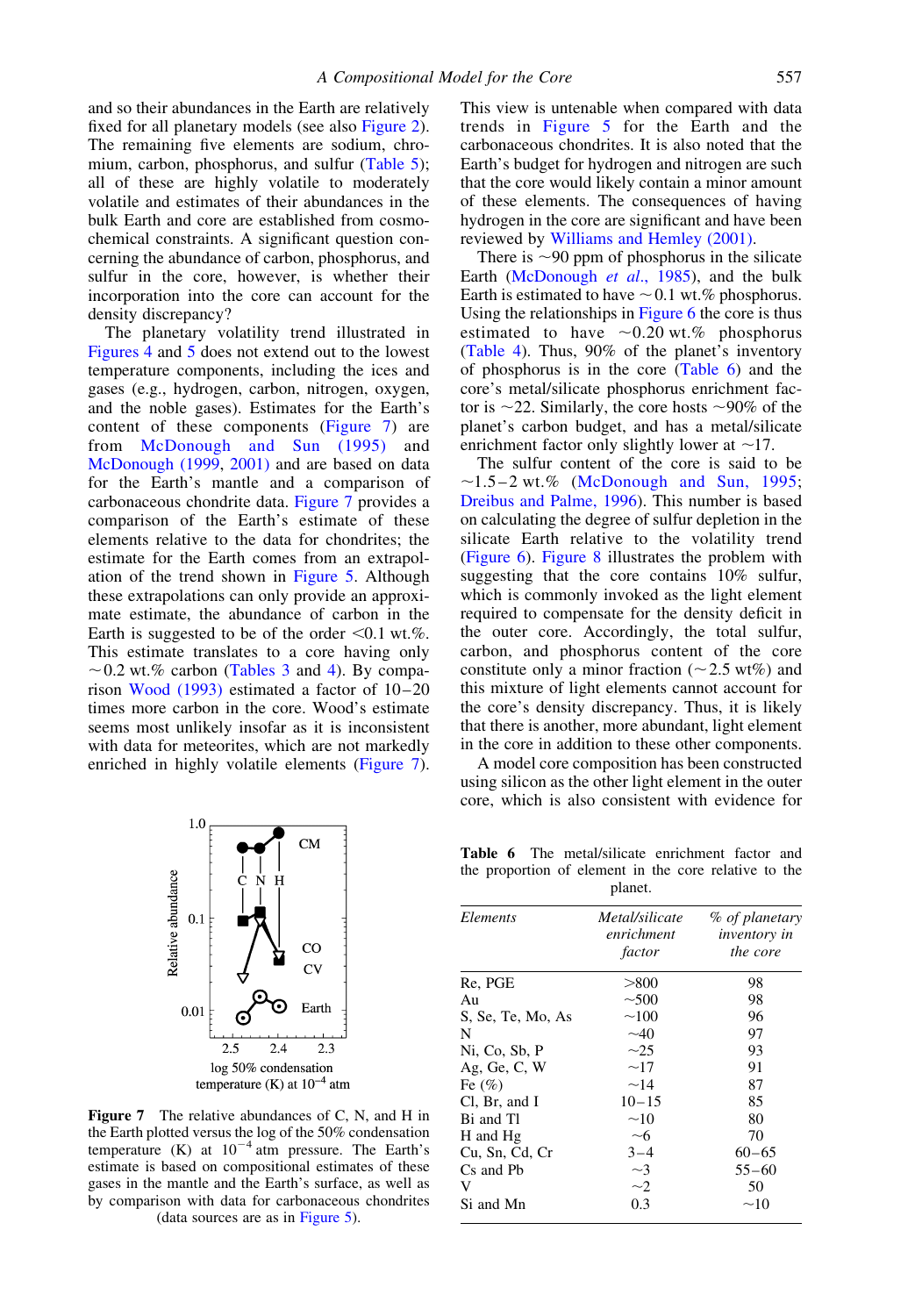<span id="page-11-0"></span>

Figure 8 An illustration showing where S would plot if the core contained 10 wt.% sulfur so to account for the core's density discrepancy (see text for further discussion). The relative abundances of the elements in the Earth are plotted versus the log of the 50% condensation temperature (K) at  $10^{-4}$  atm pressure. Data are normalized to CI carbonaceous chondrite on an equal basis of Mg content. The overall volatility trend for the Earth is comparable to that seen in these chondrites. The shaded region for the carbonaceous chondrites is the same as in

[Figure 5](#page-7-0) (data sources are as in [Figure 5](#page-7-0)).

core formation at high pressures (e.g., 20–30 GPa; see Chapter 2.14). This model is at best tentative, although comparisons of Mg/Si and Fe/Si in the Earth and chondrites ([Figure 2\)](#page-2-0) show that it is permissible. Silicon is known to have siderophilic behavior under highly reducing conditions and is found as a metal in some enstatite chondrites. A number of earlier models have suggested silicon as the dominant light element in core ([Macdonald and Knopoff, 1958](#page-20-0); [Ringwood, 1959;](#page-20-0) Wänke, 1987; [O'Neill, 1991b](#page-20-0); [Allegre](#page-19-0) et al., 1995; [O'Neill and Palme, 1997](#page-20-0)). The estimate for silicon in the core is based on the volatility curve for lithophile elements in the Earth [\(Figure 4](#page-6-0)).

An alternative case can be made for oxygen as the predominant light element in the core. On the grounds of availability, oxygen is a good candidate; it is the second most abundant element in the Earth and only a few percent might be needed to account for the core's density discrepancy. However, O'Neill *et al.* (1998) point out that oxygen solubility in iron liquids increases with temperature but decreases with pressure and thus showed that only  $\sim$  2% or less oxygen could be dissolved into a core forming melt. The planetary volatility trend provides no guidance to the core's oxygen abundance. A plot of the log 50% condensation temperature versus element abundance (i.e., [Figure 5](#page-7-0)) does not consider oxygen, because its 50% condensation temperature is not considered in systems where it is the dominant element in rocks and water ice. The core and Earth model composition, assuming oxygen as the light

| <b>Table 7</b> Compositional comparison of two models for |
|-----------------------------------------------------------|
| the Earth and core.                                       |

| wt. $%$            | Si-bearing |       |       | O-bearing |  |
|--------------------|------------|-------|-------|-----------|--|
|                    | Earth      | Core  | Earth | Core      |  |
| Fe                 | 32.0       | 85.5  | 32.9  | 88.3      |  |
| O                  | 29.7       | 0     | 30.7  | 3         |  |
| Si                 | 16.1       | 6     | 14.2  | $\theta$  |  |
| Ni                 | 1.82       | 5.2   | 1.87  | 5.4       |  |
| S                  | 0.64       | 1.9   | 0.64  | 1.9       |  |
| Cr                 | 0.47       | 0.9   | 0.47  | 0.9       |  |
| P                  | 0.07       | 0.20  | 0.07  | 0.20      |  |
| $\mathcal{C}$      | 0.07       | 0.20  | 0.07  | 0.20      |  |
| H                  | 0.03       | 0.06  | 0.03  | 0.06      |  |
| Mean atomic #      |            | 23.5  |       | 23.2      |  |
| Atomic proportions |            |       |       |           |  |
| Fe                 |            | 0.768 |       | 0.783     |  |
| O                  |            | 0.000 |       | 0.093     |  |
| Si                 |            | 0.107 |       | 0.000     |  |
| Ni                 |            | 0.044 |       | 0.045     |  |
| S                  |            | 0.030 |       | 0.029     |  |
| Cr                 |            | 0.009 |       | 0.009     |  |
| P                  |            | 0.003 |       | 0.003     |  |
| $\mathsf{C}$       |            | 0.008 |       | 0.008     |  |
| H                  |            | 0.030 |       | 0.029     |  |
| Total              |            | 1.000 |       | 1.000     |  |

element in the core, is presented in Table 7, along with that for the silicon-based model. Both model compositions attempt to fit the density requirements for the outer core by assuming a mean atomic number of  $\sim$  23, following [Birch \(1966\).](#page-19-0) In terms of the light-element-alloy component in the core, this results in  $\sim$ 9% (by weight) for the silicon-based model and  $\sim6\%$  (by weight) for the oxygen-based model (Table 7).

Less attractive models that consider complex mixtures (e.g., Si–O mixture) are unlikely, given the conditions required for core formation. O'Neill et al[. \(1998\)](#page-20-0), [Hillgren](#page-20-0) et al. (2000), and Li and Fei (Chapter 2.14) have reviewed the literature on the topic concluding that silicon and oxygen are mutually exclusive in metallic iron liquids over a range of pressures and temperatures. Until there is a clear resolution as to which compositional model is superior, we must entertain multiple hypotheses on the core's composition. The two compositional models for the core presented here (a silicon-bearing core versus an oxygen-bearing core) are offered as competing hypotheses.

#### 2.15.4.3 Trace Elements in the Core

The abundance of trace siderophile elements in the bulk Earth (and that for the core) may be constrained by examining their abundance ratios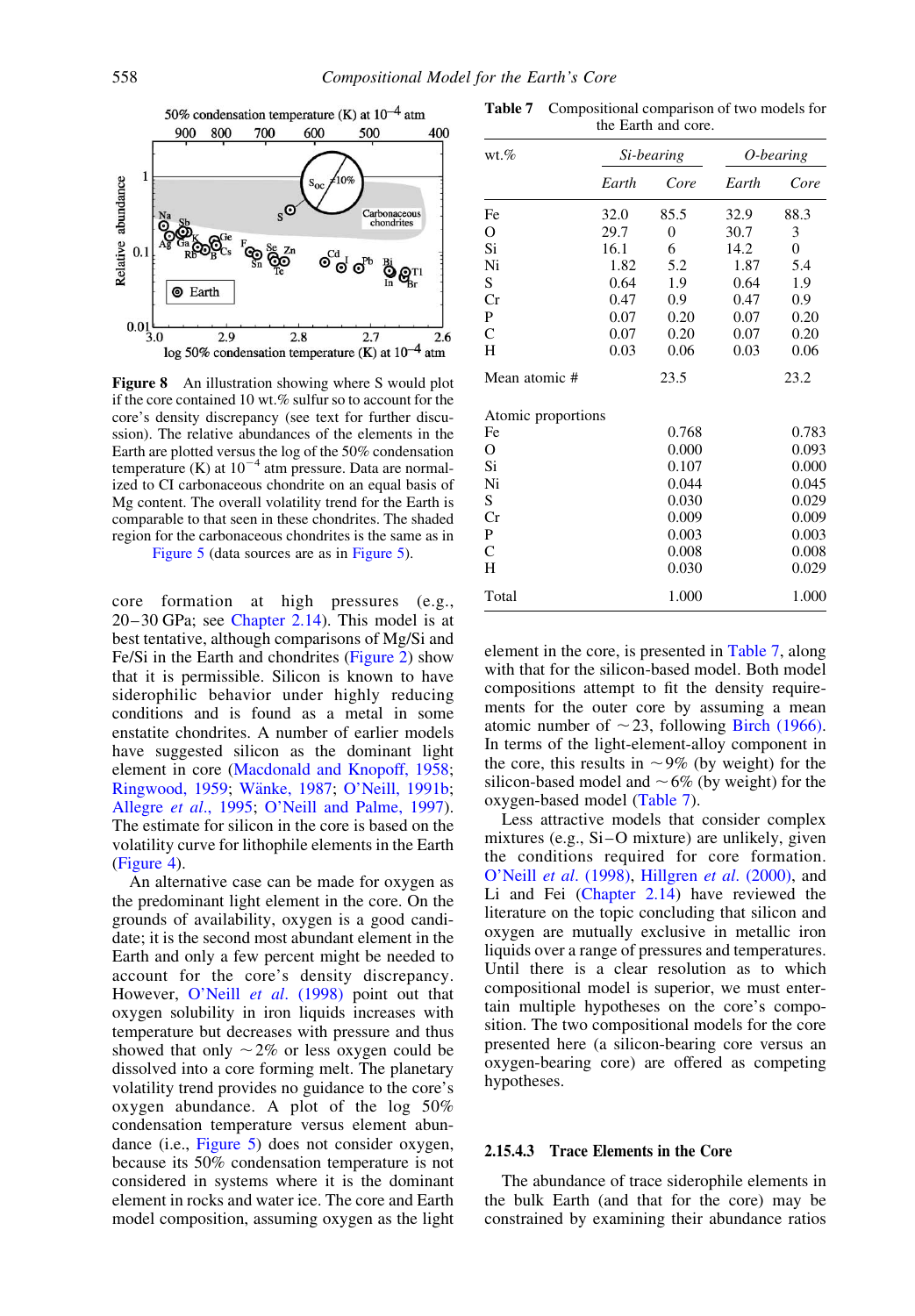

Figure 9 A plot of the variation in Fe/Ni, Ni/Co, Fe/Cr, and Cr/V values in various chondrites and the Earth. The different groups of carbonaceous chondrites include CI, CM, CV, CO, CR, and CK; the ordinary chondrites include H-, L-, and LL-types, and the enstatite chondrites include EH- and EL-types. The error bars represent the 1 SD of the data population. The Earth's composition is shown in the shaded bar and data are from [Table 3](#page-7-0) (including data are from various papers of Wasson and Kellemeyn cited in [Wasson and Kellemeyn \(1988\)](#page-21-0)).

in chondrites. Figure 9 presents data for various groups of chondrites, which show limited variation for Fe/Ni (17.5) and Ni/Co (20), and slightly more variation for Fe/Cr (67) and Cr/V (45). Using the iron content for the core and the silicate Earth abundances for iron, nickel, cobalt, chromium, and vanadium, the Earth's core composition is established by assuming chondritic ratios of the elements for the planet. Following similar lines of reasoning for siderophile and chalcophile elements, the trace element composition of the core is also determined ([Tables 4](#page-9-0) and [6](#page-10-0)).

Based on these results, the core appears to be rich in chromium and vanadium (i.e., 50–60% of the planet's budget for these elements, [Table 6\)](#page-10-0), with a minor amount of manganese in the core  $(\sim)10\%$  of the planet's budget). Discussions relating to incorporation of chromium into the core usually also involve that for manganese and vanadium, because the partitioning behavior of these three elements during core formation may have been similar [\(Ringwood, 1966;](#page-21-0) [Dreibus](#page-19-0) and Wänke, 1979; Drake et al[., 1989](#page-19-0); [Ringwood](#page-21-0) et al[., 1990;](#page-21-0) [O'Neill, 1991a](#page-20-0); [Gessmann and Rubie,](#page-19-0) [2000\)](#page-19-0). However the model presented here does not take into account element partitioning behavior during core formation, it is solely based on the planetary volatility trend and a model composition for the silicate Earth.

The minor amount of manganese in the core reflects the volatility model assumed for this element. [O'Neill and Palme \(1997\)](#page-20-0) argue that manganese and sodium have similar volatilities based on the limited variation in Mn/Na ratios in chondrites (see also Chapter 2.01). However, a plot of Na/Ti versus Mn/Na in chondrites (Figure 10) shows that indeed Mn/Na varies as a function of volatility; this illustration monitors volatility by comparing titanium, a refractory lithophile element, with sodium, a moderately



Figure 10 A plot of the variation in Na/Ti versus Mn/Na ratios in chondritic meterorites and the Earth. Data for chondrites are from [Wasson and Kellemeyn](#page-21-0) [\(1988\).](#page-21-0) The value for the Na/Ti ratio of the silicate Earth is indicated with an arrow (data from [McDonough and](#page-20-0) [Sun, 1995\)](#page-20-0). The regression line,  $R^2$  value, and the coefficients for the line equation are derived from the data for chondrites, not including the low-Fe enstatite chondrite. This regression and the Na/Ti ratio of the silicate Earth together provide a method to estimate the Mn/Na ratio for the Earth and indicate that the core is likely to contain a small fraction of the Earth's Mn budget.

lithophile element. Therefore, given the planetary volatility trend [\(Figure 4\)](#page-6-0) and a reasonably wellconstrained value for Na/Ti in the silicate Earth [\(McDonough and Sun, 1995\)](#page-20-0), one estimates a planetary Mn/Na value of 0.45 for the Earth, implying that the core hosts  $\sim$ 10% of the planet's manganese budget.

The behavior of gallium, a widely recognized siderophile element, during core formation appears to be the most anomalous; this is most clearly illustrated by noting that gallium plots directly on the planetary volatility trend [\(Figure 6](#page-8-0), top panel), indicating its undepleted character in the mantle. This result implies that there is little to no gallium in the Earth's core, which is a most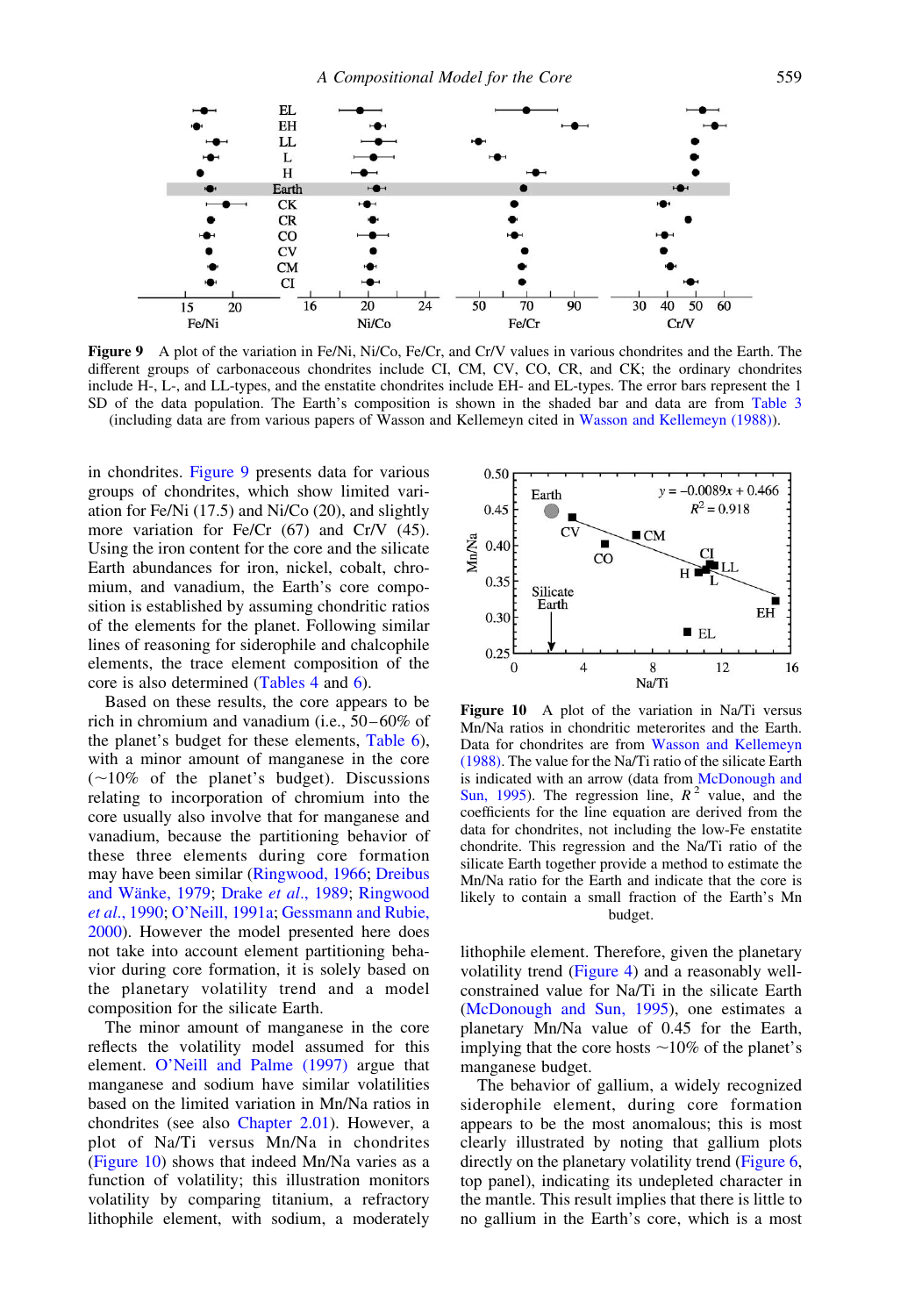unexpected result. The silicate Earth's gallium content of 4 ppm is well established and there is little uncertainty to this number [\(McDonough,](#page-20-0) [1990](#page-20-0)). In the silicate Earth gallium follows aluminum (these elements are above one another on the periodic table) during magma generation, as well as during the weathering of rocks, with overall limited and systematic variations in Al/Ga values in rocks. That gallium plots within the field defined by the moderately volatile and highly volatile lithophile elements [\(Figure 6\)](#page-8-0) suggests that either the assumed temperature at 50% condensation is incorrect (unlikely given a wide spectrum of supporting meteorite data), or gallium behaves solely as a lithophile element during core formation. If the latter is true, then determining under what conditions gallium becomes wholly lithophile provides an important constraint on core formation.

The composition of the Earth's core, which was likely established at relatively high pressures  $(\sim 20 \text{ GPa}; \text{ see Chapters } 2.10 \text{ and } 2.14)$ , can be compared with that of iron meteorites, which are low-pressure  $(<1$  GPa) differentiates. [Wasson's](#page-21-0) [\(1985\)](#page-21-0) chemical classification of iron meteorites uses nickel, gallium, germanium, and iridium to divide them into 13 different groups. He shows that gallium is clearly a siderophile element found in abundance in the metal phases of iron meteorites. Also, gallium is highly depleted in achondrites. A comparison of the composition of the Earth's core with that of different iron meteorites is given in Figure 11. The Earth's core and some iron meteorites have comparable nickel, germanium, and iridium contents, albeit on the low end of the nickel spectrum. In contrast, the gallium content of the Earth's core (Figure 11) is substantially lower than that found in all iron meteorites, which may reflect the markedly different conditions under which core separation occurred in the Earth.

It has been suggested that there is niobium in the core [\(Wade and Wood, 2001](#page-21-0)). This suggestion is based on the observation that niobium is siderophile under reducing conditions (it is not uncommon to find niobium in steels) and if core extraction were sufficiently reducing, then some niobium would have been sequestered into the core. In addition, [Wade and Wood \(2001\)](#page-21-0) observed that the partitioning data for niobium mimicked that for chromium and vanadium. Given the distribution of chromium and vanadium between the core and mantle, it is expected that a considerable portion of the Earth's niobium budget is hosted in the core. The Wade and Wood model was, in part, developed in response to the observations of [McDonough \(1991\)](#page-20-0) and [Rudnick](#page-21-0) et al. (2000), who reported that niobium and tantalum are depleted in the upper mantle and crust and that both reservoirs have low Nb/Ta values relative to chondrites. These observations lead to the suggestion that refractory components of subducting oceanic crust would contain the complementary niobium- and tantalum-enriched reservoir of the silicate Earth [\(McDonough, 1991](#page-20-0); [Rudnick](#page-21-0) et al., 2000). However, [Wade and Wood](#page-21-0) [\(2001\)](#page-21-0) proposed an alternative model in which niobium, but not tantalum, is extracted into the core. To address this issue it is useful to examine the relative abundances of Nb–Ta–La in the crust–mantle system, because this triplet may characterize silicate Earth processes and reservoirs.

The range of Nb/Ta and La/Ta values in the continental crust and depleted mantle (MORB source) are given in [Figure 12](#page-14-0). This illustration



Figure 11 A plot of the variation in Ni versus Ir, Ni versus Ga, and Ni versus Ge in iron meteorites and the Earth. Data for the iron meteorites are adapted from the work of [Wasson \(1985\)](#page-21-0). Data for the Earth's core are from [Table 4.](#page-9-0) The plot of Ni–Ir shows that the composition of the Earth's core is comparable to that of various iron meteorites, whereas the Earth's core appears to have a slightly lower Ge content and a markedly lower Ga; the latter being unlike anything seen in iron meteorites. These four elements are the ones that are used to define the chemical classification of iron meteorites (reproduced by permission of W. H. Freeman from Meteorites, Their Record of Early Solar-system History, 1985, p. 41, 42).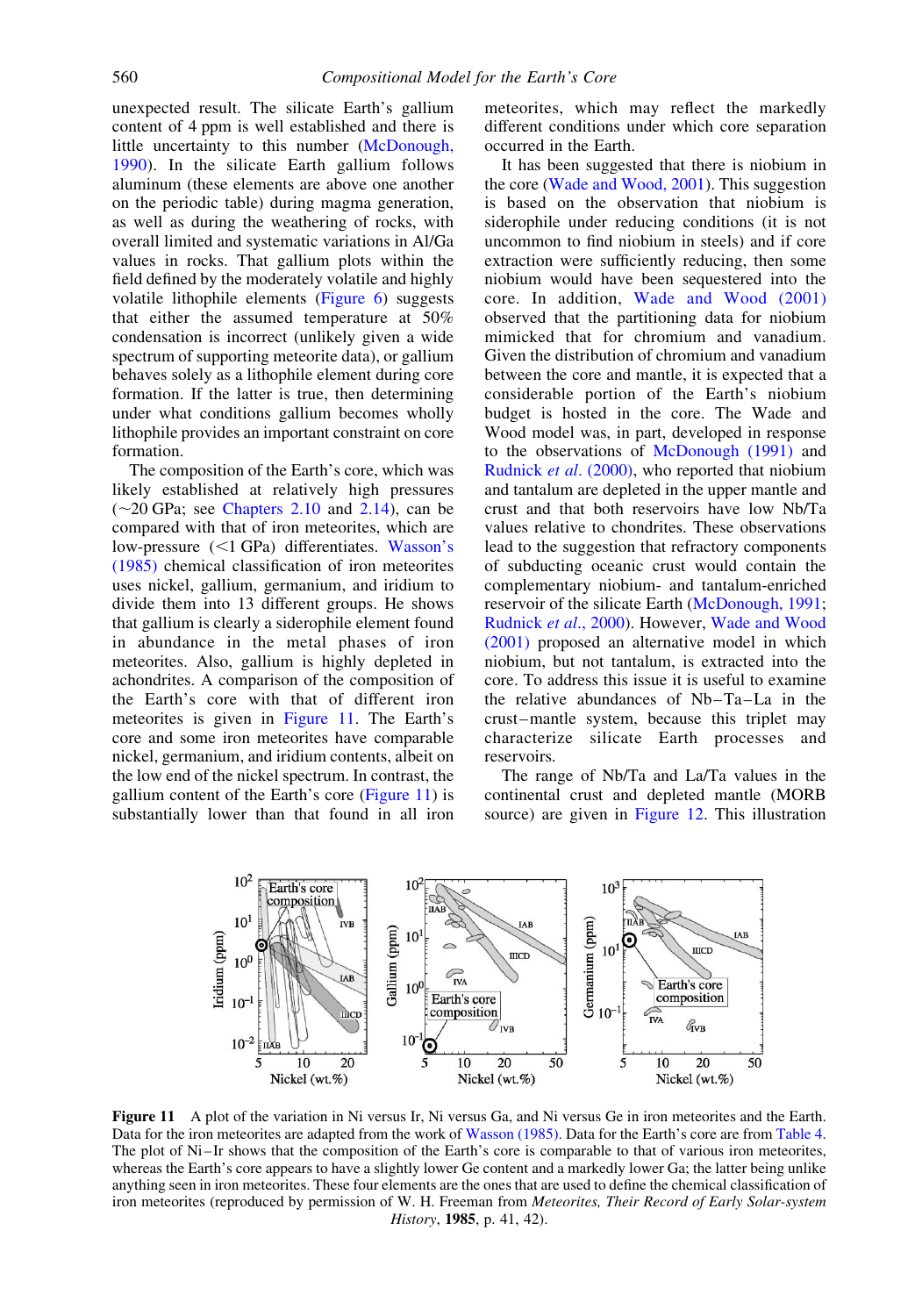<span id="page-14-0"></span>

Figure 12 A plot of the Nb/Ta and La/Ta variation in MORB and the continental crust. The continental crust, MORBs, and their source regions all plot below the chondritic Nb/Ta value. Likewise, the continental crust plots and depleted MORB source regions are strongly depleted in Ta relative to La. See text for further details (data for MORB are from the PetDB resource on the web [\(http://petdb.ldeo.columbia.edu/petdb/](http://petdb.ldeo.columbia.edu/petdb/)); the estimate of the continental crust from Rudnick and Gao (Chapter 3.01).

shows that both of these major silicate reservoirs are clearly depleted in Nb/Ta relative to chondrites. In addition, both the continental crust and the depleted source regions of MORBs plot in the field that characterizes depletions of both niobium and tantalum relative to lanthanum, and tantalum relative to niobium. [Niu and Batiza \(1997\)](#page-20-0) showed that during melting  $D_{Nb} < D_{Ta} < D_{La}$  such that increasing melt extraction depletes the MORB source regions respectively and progressively in these elements so that they would plot in the same field as continental crust (Figure 12). This demonstrates that both the production of continental and oceanic crusts result in the production of a crustal component that, when processed through a subduction zone filter, generates residues with high Nb/Ta and low La/Ta that remain in the mantle. Is the core another niobium-enriched reservoir in the Earth? As of early 2000s, this is an unresolved issue, but crucial tests of this hypothesis will be gained by further examination of silicate Earth samples, iron meteorites, and further tests from experimental petrology.

Finally, [Table 4](#page-9-0) lists the halides—chlorine, bromium, and iodine—in the core. [McDonough](#page-20-0) [and Sun \(1995\)](#page-20-0) noted the marked depletion of these elements in the silicate Earth and suggested that this effect is due possibly to their incorporation into the Earth's core, or that the region of the nebula at 1 AU was anomalously depleted in the halides. There are iron halides, some of which are found in chondrites. However, such halides in chondrites are believed to be decompositional products created during terrestrial weathering ([Rubin, 1997\)](#page-21-0).

#### 2.15.5 RADIOACTIVE ELEMENTS IN THE CORE

Those that have suggested the presence of radioactive elements in the Earth's core have usually done so in order to offer an alterative explanation for the energy needed to run the geodynamo, and/or as a way to explain Earth's volatile elements inventory. Potassium is commonly invoked as being sequestered into the Earth's core due to: (i) potassium sulfide found in some meteorites; (ii) effects of high-pressure  $s-d$ electronic transitions; and/or (iii) solubility of potassium in Fe–S (and Fe–S–O) liquids at high pressure. Each of these is considered below and rejected.

The cosmochemical argument for potassium in the core is based on the presence of a potassium iron sulfide (djerfisherite) and sodium chromium sulfide (carswellsilverite) in enstatite chondrites, and the plausibility of these phases in coreforming liquids ([Lodders, 1995](#page-20-0)). However, this hypothesis does not consider that enstatite chondrites also contain a myriad of other (and more abundant) sulfides, including niningerite ((Mg,Fe)S), titanium-bearing troilite (FeS), ferroan alabandite ((Mn,Fe)S), and oldhamite (CaS). These common, higher-temperature sulfide phases contain substantial concentrations of REE and other refractory lithophile elements (see review in [Brearley and Jones \(1998\)](#page-19-0)). If these were incorporated into the Earth's core, the composition of the silicate Earth would be grossly changed on both an elemental and isotopic level. However, there is no evidence, even at the isotopic level (e.g., Sm/Nd and Lu/Hf systems), for REE depletion in the silicate Earth and, thus, it is unlikely that such sulfides were incorporated into the core. The mere identification of a potassiumbearing sulfide does not demonstrate the existence of potassium in the core; it simply allows for the possibility. Plausibility arguments need to be coupled with corroborating paragenetic evidence that is also free of negating geochemical consequences.

The  $s-d$  electronic transitions occur at higher pressures, particularly for larger alkali metal ions (e.g., caesium, rubidium, and potassium). Under high confining pressures the outer most s-orbital electron transforms to a  $d^1$ -orbital configuration, resulting in transition metal-like ions. This electronic transition changes the chemical characteristics of the ion making it more siderophilic and potentially allowing it to be sequestered into the core. It has been suggested that some amount of caesium (see [Figure 4](#page-6-0)) may have been sequestered into the Earth's core via this mechanism [\(McDonough and Sun, 1995](#page-20-0)). However, data for rubidium and potassium show that this effect is unlikely to have taken place based on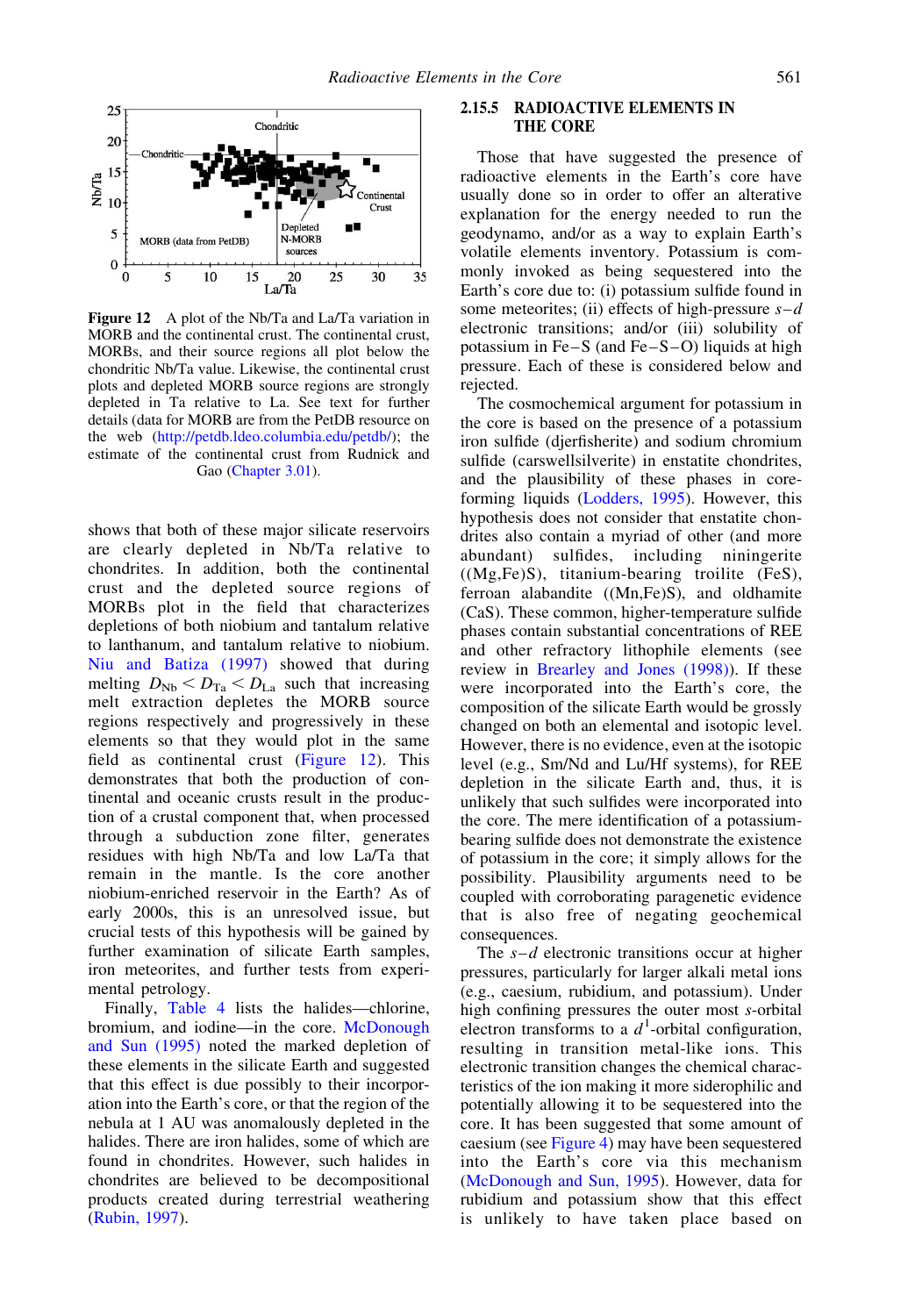the depletion pattern for the moderately volatile lithophile elements.

The third argument for the presence of radioactivity in the core usually involves finding a condition  $(P - T - X - f_{O_2})$  under which potassium is soluble ([Hall and Rama Murthy, 1971;](#page-20-0) [Lewis,](#page-20-0) [1971;](#page-20-0) [Chabot and Drake, 1999\)](#page-19-0). [Gessmann and](#page-19-0) [Wood \(2002\)](#page-19-0) demonstrated that potassium is soluble in Fe–S and Fe–S–O liquids at high pressure; these authors argued that potassium was sequestered into the core (see also Chapter 2.14). However, these experimental studies suffer from either examining only simple liquid systems (e.g., synthetic Fe–Ni–S), or overlooking the consequences of other minor and trace elements (e.g., Th, U, and REE). In the case of the [Gessmann and](#page-19-0) [Wood \(2002\)](#page-19-0) study, calcium is also incorporated into the metallic liquid and the consequences of this are that it creates even more problems. For example, the silicate Earth has a calcium content that is in chondritic proportions to other refractory lithophile elements (e.g., Ca/Al, Ca/Sc, Ca/Yb), demonstrating that there was neither calcium nor potassium incorporated into the core. Similar arguments can also be made for uranium and thorium, which are also based on ratios with other refractory lithophile elements. No experimental evidence exists that shows similar solubility for uranium and thorium (i.e., two elements with significantly different siderophilic behavior) in Fe–S and Fe–S–O liquids at high pressure that does not incorporate other refractory lithophile elements.

An Earth's core containing a significant amount of radioactive elements has been proposed by [Herndon \(1996\)](#page-20-0). This model envisages a highly reduced composition for the whole Earth and, in particular, for the core. Unfortunately, Herndon has developed a core compositional model that is inconsistent with chemical and isotopic observations of the Earth's mantle and a chondritic planetary composition. Herndon's core contains significant quantities of calcium, magnesium, uranium, and other elements typically considered lithophile. Drawing upon analogies with enstatite chondrites (highly reduced meteorites), Herndon has suggested that these elements were extracted into a metal phase as sulfides (e.g., oldhamite and niningerite). However, these phases are known to grossly fractionate many lithophile elements from one another ([Crozaz and Lundberg, 1995\)](#page-19-0), which would lead to a mantle with significantly nonchondritic ratios of Sm/Nd, Lu/Hf, and Th/U (element pairs constrained by isotopic evidence), as well Ca/Ti, Ca/Al, Ti/Sc, and others (element pairs whose bulk mantle properties are well constrained to be chondritic in the mantle), and this is not observed [\(McDonough and Sun, 1995](#page-20-0)).

Finally, there is a question of the need for radioactive heating of the core to support the necessary energy budget. Some geophysicists have speculated that there is either potassium or uranium in the core that supplies a portion of the core's power budget. These model calculations for the energy budget in the Earth's core are nontrivial and involve a number of parameters, with many assumptions and extrapolations of data to appropriate core conditions [\(Gubbins, 1977](#page-20-0); [Gubbins](#page-20-0) et al[., 1979;](#page-20-0) [Buffett and Bloxham, 2002\)](#page-19-0). The competing models of the geodynamo require different amounts of energy to drive convection in the outer core, and the details of the various models are vastly different [\(Glatzmaier, 2002](#page-19-0)). [Labrosse](#page-20-0) *et al.* (2001) proposed a model for the timing and rate of inner core solidification that requires radioactive heating. Likewise, [Anderson](#page-19-0) [\(2002\)](#page-19-0) examined the energy balance at the CMB and concluded that there is a need for some amount of radioactive heating in the core. In contrast, no radioactive heating is required in other models of the core's energy budget ([Stacey, 1992\)](#page-21-0), which is consistent with geochemical evidence for its general absence in the core.

## 2.15.6 TIMING OF CORE FORMATION

Defining the age and duration of core formation depends on having an isotope system in which the parent–daughter isotope pairs are fractionated by core subtraction over a time interval within the functional period of the system's half-life. Fortunately, analytical advances in the W–Hf isotope system provide us with a tool to gauge the timing of core formation (Kleine et al[., 2002](#page-20-0); Yin [et al](#page-21-0)., [2002\)](#page-21-0).

The W–Hf isotope system involves the decay of  $182$ Hf to  $182$ W with a half-life of 9 Myr (thus the system became extinct within the first 100 Myr of Earth history). Both hafnium and tungsten are refractory elements (lithophile and siderophile, respectively) and thus their relative concentration in the Earth is set at chondritic. Some 90% of the Earth's budget of tungsten is hosted in the core [\(Table 6\)](#page-10-0), whereas all of the planet's hafnium is hosted in the silicate Earth. Early studies found that iron meteorites have lower  $182 \text{W}/184 \text{W}$ isotopic compositions (by about some  $4\varepsilon_{182W}$ units, where  $\varepsilon$  units express difference in parts per 10,000) than the Earth ([Lee and Halliday,](#page-20-0) [1995;](#page-20-0) [Harper and Jacobsen, 1996](#page-20-0); [Horan](#page-20-0) et al. [\(1998\)\)](#page-20-0); the [Lee and Halliday \(1995\)](#page-20-0) study found no difference between the Earth and chondrites for their tungsten isotopic compositions. The findings of [Lee and Halliday \(1995\),](#page-20-0) however, have been challenged by Yin et al[. \(2002\)](#page-21-0), [Kleine](#page-20-0) et al.  $(2002)$ , and [Schoenberg](#page-21-0) *et al.*  $(2002)$ , who found that the Earth's tungsten isotopic composition is some  $2\varepsilon_{182W}$  units higher than that of chondrites. (These studies measured some of the same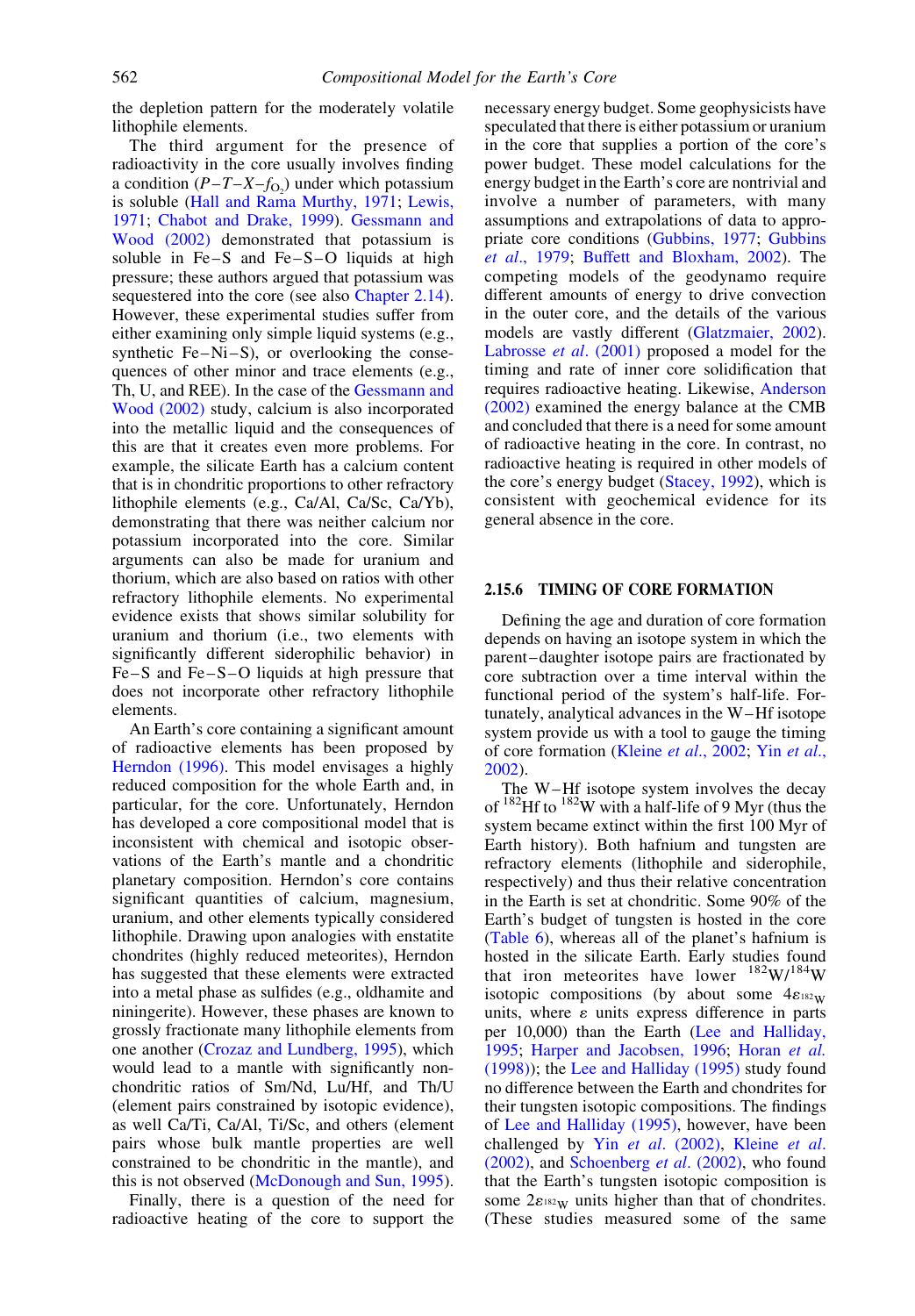chondrites as reported in the [Lee and Halliday](#page-20-0) [\(1995\)](#page-20-0) study and were able to resolve the compositional differences between the Earth and chondrites.) This difference means that core separation was very early, and happened prior to the effective decay of the <sup>182</sup>Hf system such that the tungsten remaining in the silicate Earth became enriched in  $182W$  relative to that in the core. These studies demonstrate that much of the core's separation must have been completed by  $\sim$  30 Ma after  $t_0$  (4.56 Ga) in order to explain the Earth's higher  $\varepsilon_{182W}$  signature (Figure 13). There are possible scenarios in which one could argue for significantly shorter, but not longer time interval for core formation (Kleine *et al.*, 2002; Yin et al[., 2002\)](#page-21-0). By implication the core must have an  $\varepsilon_{182W}$  of about -2.2 compared to the zero value for the silicate Earth.

The U–Pb, Tc–Ru  $(^{98}$ Tc has a half-life between 4 Ma and 10 Ma), and Pd-Ag  $(^{107}Pd)$ has a half-life of 9.4 Ma) isotope systems have also been examined in terms of providing further insights into the timing of core separation. Overall, the results from these systems are definitive, but not very instructive. The extinct systems of Tc–Ru and Ag–Pd have parent and daughter isotopes that are siderophilic and so were strongly partitioned into the core during its formation. The absence of isotopic anomalies in these systems indicates that core separation left no signature on the silicate Earth. The extant U–Pb system  $(^{235}$ U with a half-life of 0.7 Ga) has also been examined with respect to the incorporation of lead into the core, with the result being that core separation



Figure 13 An evolutionary model of time versus the  $\varepsilon_{182W}$  composition of the silicate Earth for the first 50 of Earth's history. The higher  $\varepsilon_{^{182}\text{W}}$  composition of the Earth relative to chondrites can only be balanced by a complementary lower than chondrites reservoir in the core. Extraction age models for the core are a function of the decay constant, the difference between the silicate Earth and chondrites, the proportion of W and Hf in the mantle and core and the rate of mass extraction to the core. Details of these models are given in the above citations, with the upper limit of the age curves shown here (sources Yin et al.[, 2002;](#page-21-0) Kleine et al.[, 2002](#page-20-0); [Schoenberg](#page-21-0) et al., 2002).

must have happened within the first 100 Myr of the Earth's formation in order to reconcile the lead isotopic evolution of the silicate Earth (see review of [Galer and Goldstein \(1996\)](#page-19-0)).

## 2.15.7 NATURE OF CORE FORMATION

Core formation is not a well-understood process. Constraints for this process come from pinning down the timing of the event, characterizing its bulk chemical properties, and establishing a bulk Earth compositional model. The W–Hf isotope studies dictate that core formation happened early and was virtually completed within 30 Ma of solar system formation. The findings of [Li and Agee \(1996\)](#page-20-0) and related studies (see Chapter 2.14) demonstrate that the integrated pressure and temperature of core formation was accomplished at mid- to upper-mantle conditions, not in predifferentiated planetismals. This finding, however, does not preclude the accretion of predifferentiated planetismals; it simply requires that these additions were rehomogenized back into the larger and still evolving Earth system. Finally, the nickel content of the silicate Earth places significant restrictions on oxidation potential of the mantle during core formation. These findings have led to the competing hypotheses of homogeneous and heterogeneous planetary accretion (Wänke, 1981; [Jones and Drake, 1986](#page-20-0)). The former envisages the composition of accreting materials to remain constant throughout Earth's growth history, whereas heterogeneous accretion models postulate that there was a significant compositional shift during the latter stages of the Earth's growth history. These models were developed in order to account for the observed chemical features of the mantle.

The homogeneous accretion model requires a fairly restricted set of conditions to attain the silicate Earth composition observed today ([Jones](#page-20-0) [and Drake, 1986\)](#page-20-0). Continued support for this model is wanning given its failure to reconcile a number of rigorous chemical and isotopic constraints (see reviews of [O'Neill, 1991b;](#page-20-0) [O'Neill](#page-20-0) [and Palme, 1997](#page-20-0); and Palme and O'Neil (Chapter 2.01)). For example, it is well established from osmium isotope studies (Meisel et al.[, 1996](#page-20-0); Walker et al[., 1997](#page-21-0), [2002\)](#page-21-0) that the mantle abundances of rhenium, osmium, and platinum are in chondritic proportions (to within 3% and 10% uncertainty, respectively, for Re/Os and Pt/Os) and as of 2003 no model of homogeneous accretion has been successful in generating such a result. In order to address these and other issues (e.g., the high nickel, sulfur, and selenium content of the mantle) many have appealed to models of heterogeneous accretion ([Morgan](#page-20-0) et al., 1981; Wänke, 1981; Wänke and Dreibus, 1982;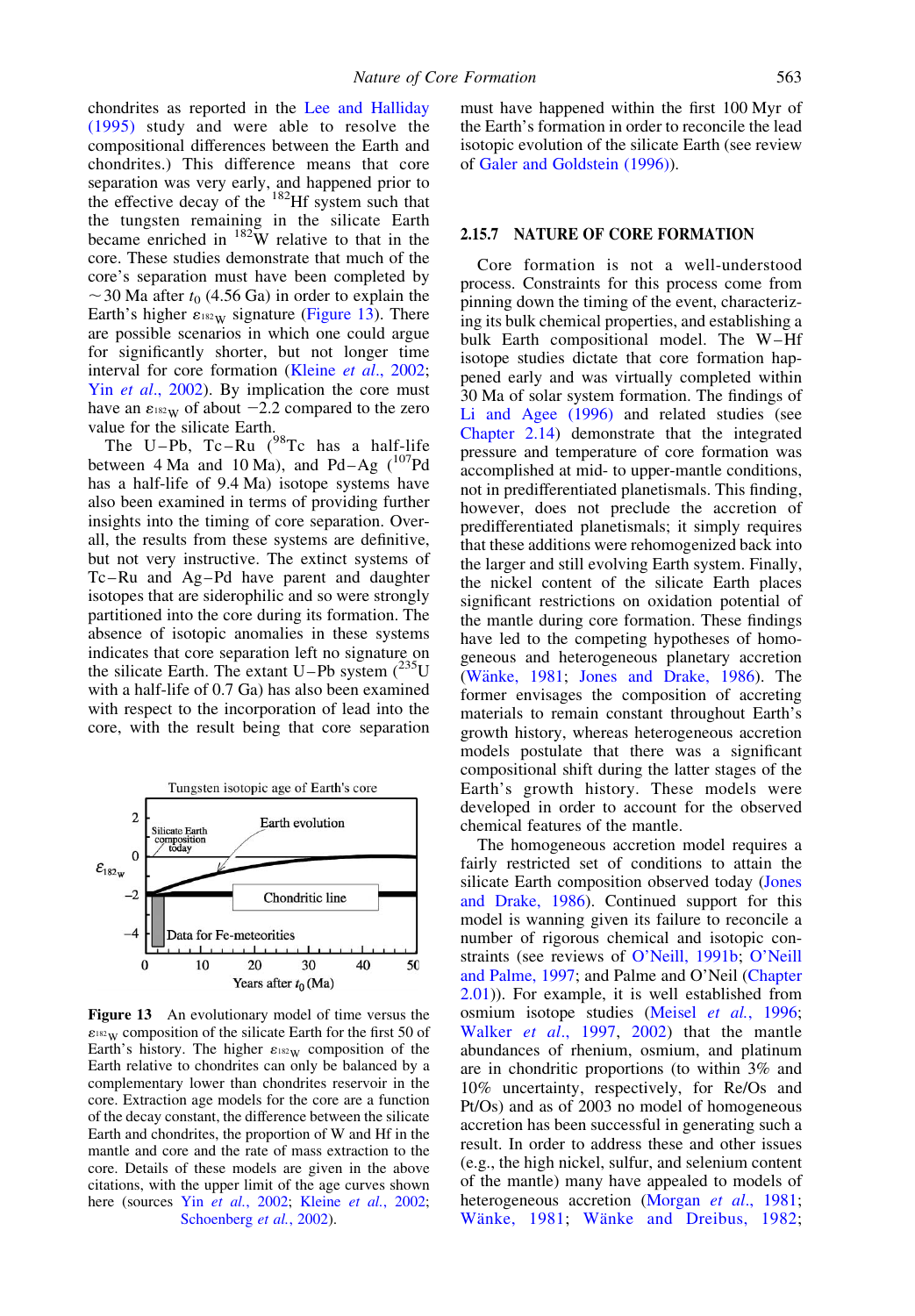[Ringwood, 1984](#page-21-0); [O'Neill, 1991b](#page-20-0); [O'Neill and](#page-20-0) [Palme, 1997](#page-20-0)).

Heterogeneous accretion models for the formation of the Earth advocate the initial accretion of refractory, less-oxidized components that make up the bulk of the planet (some 50–80%), followed by the accretion of a lower-temperature, more oxidized component (e.g., perhaps comparable to carbonaceous chondrites). The overall nature of the initially refractory material is not well characterized, but it could have affinities to ordinary or enstatite chondrites. These twocomponent mixing models seek to reconcile the observational constraints from chemical and isotopic studies of the silicate Earth. As of early 2000s, we do not have sufficient data to identify in detail the nature of these two components of accretion if they existed.

Data for sulfur, selenium, and tellurium (the sulfonic elements, the latter two are also strongly chalcophile and sit below sulfur on the periodic table) show that these elements were sequestered into the core in equal proportions ([Figure 6\)](#page-8-0). The upper and lower panels of [Figure 6](#page-8-0) also show that the mantle content of the highly siderophile elements (HSEs)—rhenium and gold—and the platinum group elements (PGEs)—ruthenium, rhodium, palladium, osmium, iridium, and platinum—are depleted to approximately the same level as that for the sulfonic elements. This is consistent with all of these elements being delivered to the mantle by either the entrainment of small amounts of a core material in plumes coming off of the early CMB [\(McDonough, 1995\)](#page-20-0) or a model that invokes the addition of a late stage veneer component added to the Earth [\(Kimura](#page-20-0) et al[., 1974](#page-20-0); [Chou, 1978](#page-19-0); [Morgan](#page-20-0) et al., 1981). Quantitatively, it has been demonstrated that either an endogenous delivery mechanism (former model) or an exogenous delivery model (the latter model) is consistent with the early (ca. pre-4.0 Ga) addition of a sulfonic-HSE component to the mantle ([McDonough, 1995](#page-20-0)).

The endogenous delivery mechanism is inefficient in that it requires core entrainment by plumes that arise off of a newly formed CMB. [Kellogg and King \(1993\)](#page-20-0) and [Kellogg \(1997\)](#page-20-0) have shown that such plumes can incorporate  $\sim$  <1% of core material and that this material can be reentrained back into the mantle. However, such plumes would have been considerably more vigorous during the Hadean, assuming a significant temperature contrast across the core–mantle boundary (i.e., established some  $10^5 - 10^8$  yr following accretion and core formation) and a higher-temperature state of the planet resulting from accretion, Moon formation, and core separation. Therefore, it is likely that some degree of entrainment of core material into the mantle

occurs in the aftermath of establishing a core– mantle boundary.

Walker et al[. \(2002\)](#page-21-0) demonstrated that the primitive upper mantle has  $187Os/188Os$  values similar to ordinary and enstatite chondrites, and that this mantle signature is distinct from that of carbonaceous chondrites. These observations translate to different Re/Os values in different chondrite classes (ordinary, enstatite, and carbonaceous), with the mantle having Re/Os a value unlike that of carbonaceous chondrites. This raises the importance of this late addition (i.e., the sulfonic-HSE signature material), given its distinctive composition. Therefore, the diagnostic sulfonic-HSE signature of the mantle reflects either the nature of the very earliest accreted material delivered to the forming Earth (the endogenous model) or that delivered at the final stages of accretion (the exogenous model).

If the sulfonic-HSE signature derives from material extracted from the core, we can use its HSE signature to characterize the nature of material delivered to the early accreting Earth. Standard heterogeneous accretion models argue that this early accreting material is reduced, with compositional characteristics comparable to ordinary chondrites. Thus, the observations of Walker et al[. \(2002\)](#page-21-0) on Re/Os values of the silicate Earth are consistent with the early accretion of a reduced component. Alternatively, the exogenous delivery model (i.e., late veneer component) would contradict standard heterogeneous accretion models, which envisage accretion of an initial reduced component followed by the subsequent accretion of a more oxidized component. Thus, the exogenous model requires yet another, final shift in the oxidation state of the late accretion material.

In summary, core formation was early and fast and was accomplished at mid- to upper-mantle conditions in a hot energetic Earth. Given silicon as the dominant light element component in the core, then core–mantle equilibrium occurred under fairly reducing conditions. (If instead oxygen was the dominant light element component in the core, then core–mantle equilibrium occurred under fairly oxidizing conditions.)

## 2.15.8 THE INNER CORE, ITS CRYSTALLIZATION, AND CORE–MANTLE EXCHANGE

The solid inner core represents only  $\sim$  5% of the core's mass and  $\sim$ 4% of its volume. Geophysical models of the inner core have identified its structure, elastic properties, and modeled its crystallization history. This, without question, is the most remote region of the planet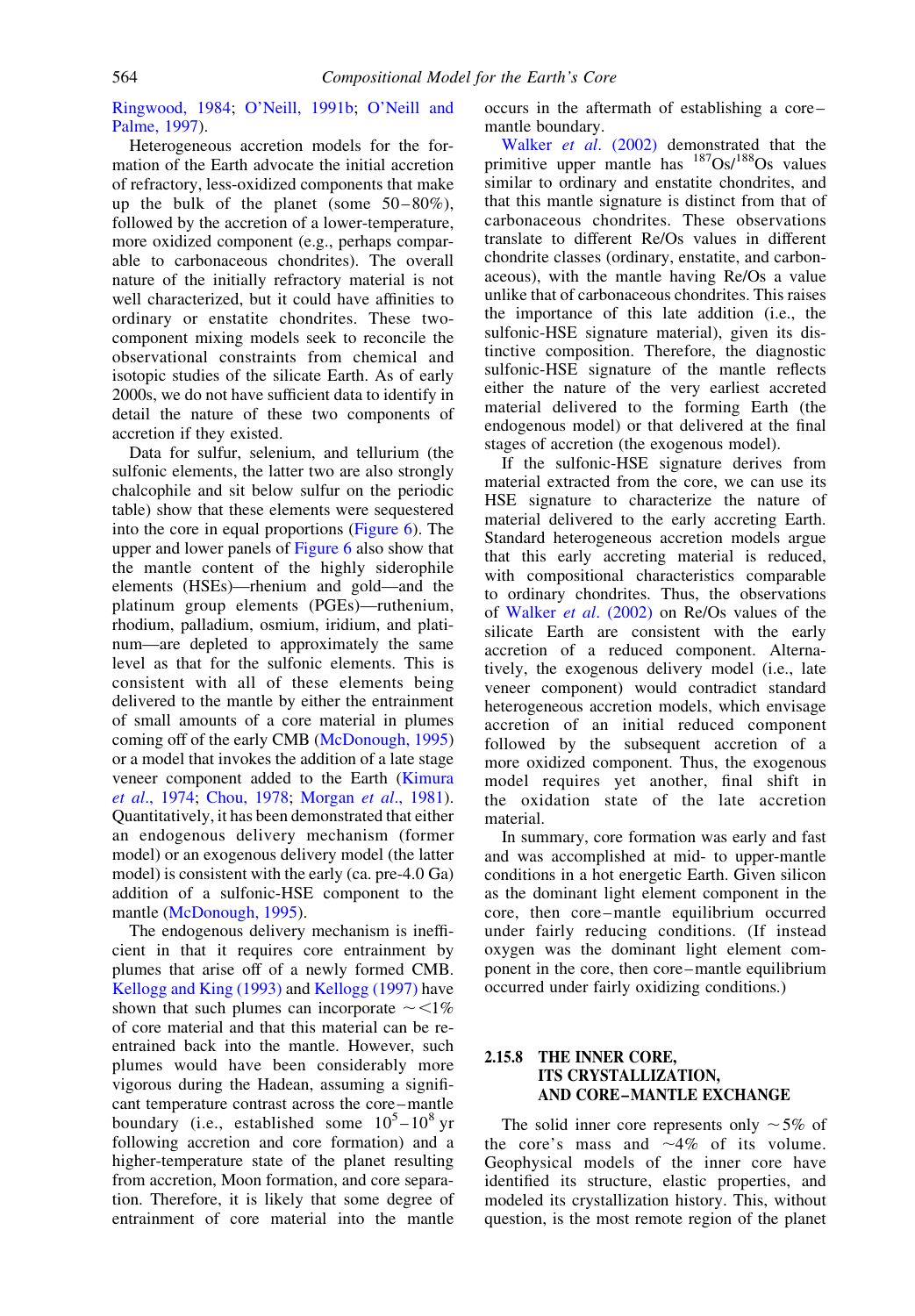and little is known of its properties and origins. There are no direct insights to be gained from either compositional studies of the mantle or those of meteorites. The high-pressure conditions of the inner core limit the applicability of any insights drawn from analogies with iron meteorites, which were formed at  $\triangleleft$  GPa conditions.

[Labrosse](#page-20-0) et al. (1997, [2001\)](#page-20-0) examined the power budget for the core and its implications for inner core crystallization. These calculations generally find that inner core crystallization began in the latter half of Earth's history (ca.  $1-2$  Ga) and that some amount of radioactive heating is necessary to extend the age of crystallization back in time ([Labrosse](#page-20-0) et al., 2001). Similarly, [Brodholt and](#page-19-0) [Nimmo \(2002\)](#page-19-0) concluded that models for inner core crystallization could perhaps be developed with long lifetimes  $(\sim 2.5 \text{ Ga})$  for inner core crystallization with some potassium in the core producing radioactive heating. A long protracted history for inner core crystallization, however, would satisfy those who view the paleomagnetic record in 3.5 Ga old rocks as evidence for an inner core, which gave rise to the early Earth's geomagnetic field. The fundamental problem with developing an early inner core (i.e., older than 2.5 Ga) is with Earth's cooling rates, and the power needed to drive the geodynamo.

Isotopic studies have also considered ways in which to constrain the timing of inner core crystallization. Walker et al[. \(1995\)](#page-21-0) argued that enrichment of  $187$ Os/ $188$ Os in some plume-derived systems relative to the ambient mantle was a signature from the outer core delivered by CMBoriginating plumes. The origin of this isotopic signature would be due to inner core crystallization, which produces an outer core relatively enriched in  $^{187}$ Re (the parent isotope) but still overall depleted in rhenium and osmium. Following this, [Brandon](#page-19-0) et al. (1998) found coupled enrichments in  $^{187}Os/^{188}Os$  and  $^{186}Os/^{188}Os$ similar to those predicted by [Walker](#page-21-0) et al. [\(1995\)](#page-21-0), which provided further support for Walker's model of inner core crystallization that left behind an outer core relatively enriched in <sup>187</sup>Re and  $190$ Pt (the parent isotopes) with respect to osmium. These constraints, however, argued for significant element fractionation due to inner core crystallization that was relatively early and rapid in the Earth's history  $(<1$  Ga) in order to obtain the observed elevated isotopic compositions. Brandon *et al.* (2003) have extended these observations to include the Cretaceous komatiite suite from Gorgona Island and again re-enforced a model of early and rapid growth of the inner core, conclusions that are not mutually exclusive with findings from [Labrosse](#page-20-0) *et al.*  $(2001)$  but are more difficult to reconcile.

In summary, there are two models of inner core crystallization: one involving early and rapid growth (osmium isotopic model) and one involving later, slow growth (energy balance model). These models address very different problems and concerns, are mutually independent, and reach somewhat divergent conclusions. The inner core exists and began forming after core formation (i.e., after the first 30 Ma of Earth's history). In addition, the generation and maintenance of a planetary dynamo does not require inner core growth [\(Stevenson, 2003](#page-21-0)). Thus, as of 2003, we are unable to resolve the issue of when inner core crystallization began.

A final observation on the amount of core– mantle exchange, albeit on a less sensitive scale, can be gained from studies of peridotites. It is recognized that by  $\sim$  3.8 Ga, when we begin to have a substantial suite of crust and mantle samples, the mantle's composition is relatively fixed as far as key ratios of lithophileto-siderophile elements in mantle samples. [McDonough and Sun \(1995\)](#page-20-0) showed that ratios of Mg/Ni and Fe/Mn in the mantle have been fixed (total of  $\pm 15\%$  SD for both ratios) for mantle peridotites spanning the age range 3.8 Ga to present (their [Figure 7](#page-10-0)), which is inconsistent with continued core–mantle exchange. At a finer scale, there is  $\sim$ 20% variation in P/Nd values of Archean to modern basalts and komatiites, which because of the core's high P/Nd value (virtually infinity) and mantle's low value  $({\sim}70 \pm 15)$ restricts mass exchange between the core and mantle to  $\leq 1\%$ . Collectively, these and other ratios of lithophile (mantle)-to-siderophile (core) elements bound the potential core–mantle exchange to  $\leq 1\%$  by mass since core formation. The suggested mass fraction of core–mantle exchange based on Re–Os and Pt–Os isotopic studies is at a much smaller scale by at least two orders of magnitude, the scaling is only relative to the mass of the upwelling plume.

#### 2.15.9 SUMMARY

An estimate of the density deficit in the core is  $\sim$  5–10% ([Boehler, 2000;](#page-19-0) [Anderson and Isaak,](#page-19-0) [2002\)](#page-19-0); the uncertainty in this estimate is dominantly a function of uncertainties in the pressure and temperature derivatives of EOS data for candidate core materials and knowledge of the temperatures conditions in the core. A tighter constraint on this number will greatly help to refine chemical and petrological models of the core. A density deficit estimate for the inner core is 4–5% ([Hemley and Mao, 2001\)](#page-20-0).

The Fe/Ni value of the core (16.5) is well constrained by the limited variation in chondritic meteorites (17.5  $\pm$  0.5) and the mantle ratio (32), as well as the mass fraction of these elements in the two terrestrial reservoirs. The total content of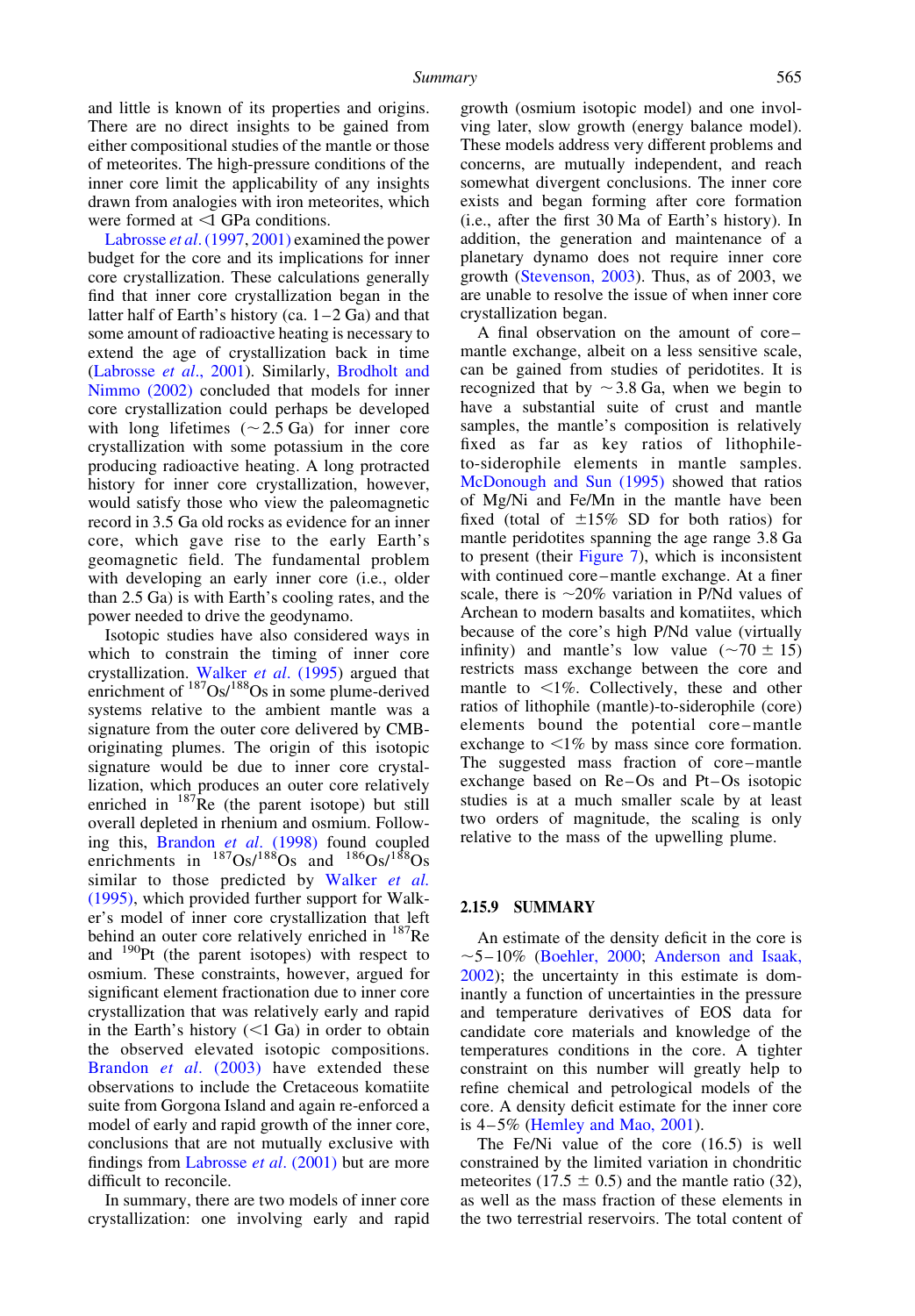<span id="page-19-0"></span>sulfur, carbon, and phosphorus in the core represents only a minor fraction ( $\sim$  2.5 wt.%) of the light element component and this mixture is insufficient to account for the core's density discrepancy. A model composition of the core using silicon as the additional light element in the outer core is preferred over an alternative composition using oxygen as the other light element. Within the limits of our resolving power, either model is tenable.

The trace element content of the core can be determined by using constraints derived from the composition of the mantle and that of chondritic meteorites. This approach demonstrates that there is no geochemical evidence for including any radioactive elements in the core. Relative to the bulk Earth, the core contains about half of the Earth's vanadium and chromium budget and it is equivocal as to whether the core hosts any niobium and tantalum. As compared to iron meteorites, the core is depleted in germanium and strongly depleted in (or void of) gallium. Collectively, the core's chemical signature provides a robust set of restrictions on core formation conditions (i.e., pressure, temperature, and gas fugacity).

The W–Hf isotope system constrains the age of core–mantle differentiation to within the first 30 Ma years of Earth's history [\(Kleine](#page-20-0) et al., [2002;](#page-20-0) Yin et al[., 2002\)](#page-21-0). However, the age of inner core crystallization is not resolved.

#### ACKNOWLEDGMENTS

I thank Rick Carlson for the invitation to contribute to this volume. Also, I am very grateful to Rick Carlson, Rus Hemley, Guy Masters, Hugh O'Neill, Herbert Palme, Bill Minarik and others for review comments on this manuscript and for the many discussions relating to core and mantle phenomena that we have had over the years.

#### REFERENCES

- Allegre C. J., Poirier J.-P., Humler E., and Hofmann A. W. (1995) The chemical composition of the Earth. Earth Planet. Sci. Lett. 134, 515–526.
- Anderson D. L., Sammis C., and Jordan T. (1971) Composition and evolution of mantle and core. Science 171, 1103.
- Anderson O. L. (2002) The power balance at the core–mantle boundary. Phys. Earth Planet. Inter. 131, 1–17.
- Anderson O. L. and Isaak D. G. (2002) Another look at the core density deficit of Earth's outer core. Phys. Earth Planet. Inter. 131, 19–27.
- Birch F. (1952) Elasticity and constitution of the Earth's interior. J. Geophys. Res. 57, 227–286.
- Birch F. (1964) Density and composition of mantle and core. J. Geophys. Res. 69, 4377–4388.
- Birch F. (1966) Evidence from high-pressure experiments bearing on density and composition of Earth. Geophys. J. Roy. Astro. Soc. 11, 256.
- Bloxham J. (1995) Global magnetic field. In Global Earth Physics: A Handbook of Physical Constants, Vol. AGU Reference Shelf (ed. T. J. Ahrens). American Geophysical Union, Washington, DC, pp. 47–65.
- Boehler R. (2000) High-pressure experiments and the phase diagram of lower mantle and core materials. Rev. Geophys. 38, 221–245.
- Brandon A., Walker R. J., Morgan J. W., Norman M. D., and Prichard H. (1998) Coupled  $186$ Os and  $187$ Os evidence for core–mantle interaction. Science 280, 1570–1573.
- Brandon A. D., Walker R. J., Puchtel I. S., Becker H., Humayun M., and Revillon S.  $(2003)$ <sup>186</sup>Os/<sup>187</sup>Os systematics of Gorgona Island komatiites: implications for early growth of the inner core. Earth Planet. Sci. Lett. 206, 411–426.
- Brearley A. J. and Jones R. H. (1998) Chondritic meteorites. In Planetary Materials (ed. J. J. Papike). Mineralogical Soc. Amer., Washington, DC, vol. 36, pp. 3-01–3-398.
- Brodholt J. and Nimmo F. (2002) Earth science—core values. Nature 418(6897), 489–491.
- Brown J. M. and McQueen R. G. (1986) Phase transitions Güneisen parameter and elasticity for shocked iron between 77 GPa and 400 GPa. J. Geophys. Res. 91, 7485–7494.
- Brush S. G. (1980) Discovery of the Earth's core. Am. J. Phys. 48, 705–724.
- Buffett B. A. (2000) Earth's core and the geodynamo. Science 288(5473), 2007–2012.
- Buffett B. A. and Bloxham J. (2002) Energetics of numerical geodynamo models. Geophys. J. Int. 149, 211–224.
- BVSP (1981) Basaltic Volcanism on the Terrestrial Planets. Pergamon, New York.
- Chabot N. L. and Drake M. J. (1999) Potassium solubility in metal: the effects of composition at 15 kbar and 1,900  $^{\circ}$ C on partitioning between iron alloys and silicate melts. Earth Planet. Sci. Lett. 172, 323–335.
- Chou C. L. (1978) Fractionation of siderophile elements in the Earth's upper mantle. Proc. Lunar Sci. Conf. 9, 219–230.
- Crozaz G. and Lundberg L. (1995) The origin of oldhamite in unequilibrated enstatite chondrites. Geochim. Cosmochim. Acta 59, 3817–3831.
- Drake M. J., Newsom H. E., and Capobianco C. J. (1989) V, Cr, and Mn in the Earth, Moon, EPB and SPB and the origin of the Moon: experimental studies. Geochim. Cosmochim. Acta 53, 2101–2111.
- Dreibus G. and Palme H. (1996) Cosmochemical constraints on the sulfur content in the Earth's core. Geochim. Cosmochim. Acta 60(7), 1125–1130.
- Dreibus G. and Wänke H. (1979) On the chemical composition of the moon and the eucrite parent body and comparison with composition of the Earth: the case of Mn, Cr and V. Lunar Planet Sci. (Abstr.) 10, 315–317.
- Dziewonski A. and Anderson D. L. (1981) Preliminary reference Earth model. Phys. Earth Planet. Inter. 25, 297–356.
- Dziewonski A. and Gilbert F. (1972) Observations of normal modes from 84 recordings of the Alsakan earthquake of 1964 March 28. Geophys. J. Roy. Astron. Soc. 27, 393–446.
- Galer S. J. G. and Goldstein S. L. (1996) Influence of accretion on lead in the Earth. In Earth Processes: Reading the Isotopic Code (eds. A. Basu and S. R. Hart). American Geophysical Union, Washington, DC, pp. 75–98.
- Gessmann C. K. and Rubie D. C. (2000) The origin of the depletion of V, Cr, and Mn in the mantles of the Earth and Moon. Earth Planet. Sci. Lett. 184, 95–107.
- Gessmann C. K. and Wood B. J. (2002) Potassium in the Earth's core? Earth Planet. Sci. Lett. 200(1–2), 63–78.
- Gies F. and Gies J. (1994) Cathedral, Forge, and Waterwheel: Technology and Invention in the Middle Ages. Harper Collins, New York.
- Glatzmaier G. A. (2002) Geodynamo simulations: How realistic are they? Ann. Rev. Earth Planet. Sci. 30, 237–257.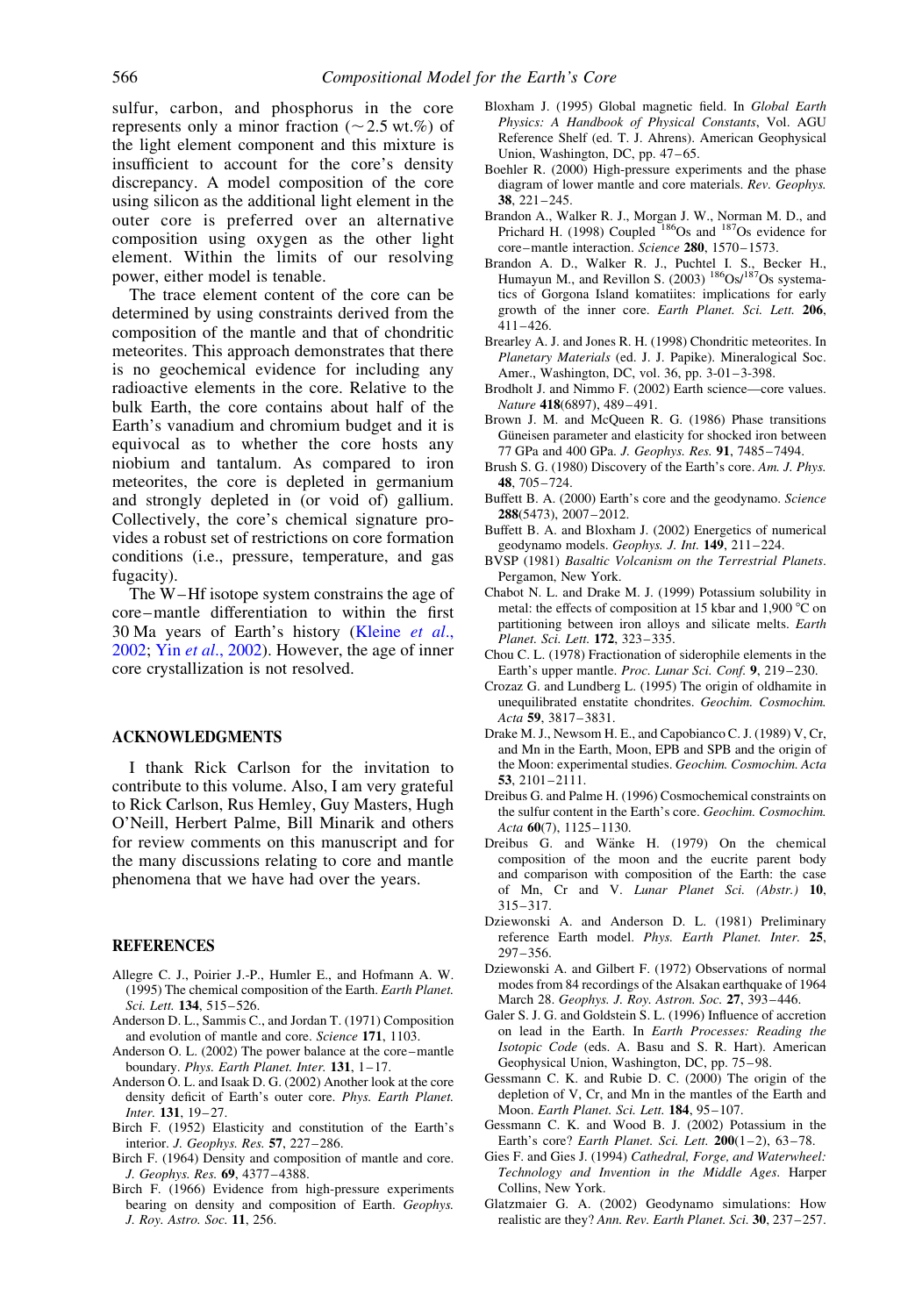- <span id="page-20-0"></span>Gubbins D. (1977) Energetics of the Earth's core. J. Geophys. 47, 453–464.
- Gubbins D., Masters T. G., and Jacobs J. A. (1979) Thermal evolution of the Earth's core. Geophys. J. Roy. Astron. Soc. 59(1), 57–99.
- Gutenberg B. (1914) Über Erdbebenwellen VIIA. Nachr. Ges. Wiss. Göttingen Math. Physik. Kl, 166. Nachr. Ges. Wiss. Göttingen Math. Physik. 125, 116.
- Hall H. T. and Rama Murthy V. (1971) The early chemical history of the Earth: some critical elemental fractionations. Earth Planet. Sci. Lett. 11, 239–244.
- Harper C. L. and Jacobsen S. B. (1996) Evidence for Hf-182 in the early solar system and constraints on the timescale of terrestrial accretion and core formation. Geochim. Cosmochim. Acta 60(7), 1131-1153.
- Hemley R. J. and Mao H. K. (2001) In situ studies of iron under pressure: new windows on the Earth's core. Int. Geol. Rev.  $43(1), 1-30.$
- Herndon J. M. (1996) Substructure of the inner core of the Earth. Proc. Natl. Acad. Sci. USA 93(2), 646–648.
- Hillgren V. J., Gessmann C. K., and Li J. (2000) An experimental perspective on the light element in the earth's core. In Origin of the Earth and Moon (eds. R. M. Canup and K. Righter). University of Arizona Press, Tucson, pp. 245–263.
- Horan M. F., Smoliar M. I., and Walker R. J. (1998) <sup>182</sup>W and <sup>187</sup>Re–<sup>187</sup>Os systematics of iron meteorites: chronology for melting, differentiation and crystallization in asteroids. Geochim. Cosmochim. Acta 62, 545–554.
- Javoy M. (1995) The integral enstatite chondrite model of the Earth. Geophys. Res. Lett. 22, 2219–2222.
- Jeffreys H. (1926) The rigidity of the Earth's central core. Mon. Not. Roy. Astron. Soc. Geophys. Suppl. 1(7), 371–383.
- Jephcoat A. and Olson P. (1987) Is the inner core of the Earth pure iron. Nature 325(6102), 332–335.
- Jones J. H. and Drake M. J. (1986) Geochemical constraints on core formation in the Earth. Nature 322, 221–228.
- Kellogg L. H. (1997) Growing the Earth's D" layer: effect of density variations at the core–mantle boundary. Geophys. Res. Lett. 24, 2749–2752.
- Kellogg L. H. and King S. D. (1993) Effect of mantle plumes on the growth of  $D^{\prime\prime}$  by reaction between the core and mantle. Geophys. Res. Lett. 20, 379–382.
- Kimura K., Lewis R. S., and Anders E. (1974) Distribution of gold and rhenium between nickel–iron and silicate melts: implications for the abundances of siderophile elements on the Earth and Moon. Geochim. Cosmochim. Acta 38, 683–701.
- Kleine T., Münker C., Mezger K., and Palme H. (2002) Rapid accretion and early core formation on asteroids and the terrestrial planets from Hf–W chronometry. Nature 418, 952–955.
- Labrosse S., Poirier J. P., and LeMouel J. L. (1997) On cooling of the Earth's core. Phys. Earth Planet. Inter.  $99(1-2)$ , 1–17.
- Labrosse S., Poirier J. P., and LeMouel J. L. (2001) The age of the inner core. Earth Planet. Sci. Lett. 190, 111-123.
- Larimer J. W. (1988) The cosmochemical classification of the elements. In Meteorites and the Early Solar System (eds. J. F. Kerridge and M. S. Matthews). University of Arizona Press, Tucson, pp. 375–389.
- Lee D.-C. and Halliday A. N. (1995) Hafnium–tungsten chronometry and the timing of terrestrial core formation. Nature 378, 771–774.
- Lehmann I. (1936)  $P'$  Publ. Bur. Cent. Seism. Int. Ser. A 14, 87–115.
- Lewis J. S. (1971) Consequences of presence of sulfur in core of Earth. Earth Planet. Sci. Lett. 11, 130.
- Li J. and Agee C. B. (1996) Geochemistry of mantle–core differentiation at high pressure. Nature 381(6584), 686–689.
- Lodders K. (1995) Alkali elements in the Earths core evidence from enstatite meteorites. Meteoritics  $30(1)$ , 93–101.
- Macdonald G. J. F. and Knopoff L. (1958) On the chemical composition of the outer core. Geophys. J. Roy. Astron. Soc. 1(4), 284–297.
- Mao H. K., Wu Y., Chen L. C., Shu J. F., and Jephcoat A. P. (1990) Static compression of iron to 300 GPa and  $Fe<sub>0.8</sub>Ni<sub>0.2</sub>$ to 260 GPa: implications for composition of the core. J. Geophys. Res. 95, 21737–21742.
- Masters T. G. and Shearer P. M. (1995) Seismic models of the Earth: elastic and anelastic. In Global Earth Physics: A Handbook of Physical Constants. Vol. AGU Reference Shelf (ed. T. J. Ahrens). American Geophysical Union, Washington, DC, pp. 88–103.
- McDonough W. F. (1990) Comment on "Abundance and distribution of gallium in some spinel and garnet lherzolites" by D. B. McKay and R. H. Mitchell. Geochim. Cosmochim. Acta 54, 471–473.
- McDonough W. F. (1991) Partial melting of subducted oceanic crust and isolation of its residual eclogitic lithology. Phil. Trans. Roy. Soc. London A 335, 407–418.
- McDonough W. F. (1995) An explanation for the abundance enigma of the highly siderophile elements in the earth's mantle. Lunar Planet. Sci. (Abstr.) 26, 927–928.
- McDonough W. F. (1999) Earth's Core. In Encyclopedia of Geochemistry (eds. C. P. Marshall and R. W. Fairbridge). Kluwer Academic, Dordrecht, pp. 151–156.
- McDonough W. F. (2001) The composition of the Earth. In Earthquake Thermodynamics and Phase Transformations in the Earth's Interior (eds. R. Teissseyre and E. Majewski). Academic Press, San Diego, vol. 76, pp. 3–23.
- McDonough W. F. and Sun S.-S. (1995) The composition of the Earth. Chem. Geol. 120, 223–253.
- McDonough W. F., McCulloch M. T., and Sun S.-S. (1985) Isotopic and geochemical systematics in Tertiary–Recent basalts from southeastern Australia and implications for the evolution of the sub-continental lithosphere. Geochim. Cosmochim. Acta 49, 2051–2067.
- Meisel T., Walker R. J., and Morgan J. W. (1996) The osmium isotopic composition of the Earth's primitive upper mantle. Nature 383, 517–520.
- Merrill R. T., McElhinney M. W., and McFadden P. L. (1996) The Magnetic Field of the Earth. Academic Press, San Diego.
- Morgan J. W., Wandless G. A., Petrie R. K., and Irving A. J. (1981) Composition of the Earth's upper mantle: 1. Siderophile trace-elements in Ultramafic Nodules. Tectonophysics  $75(1-2)$ , 47-67.
- Niu Y. and Batiza R. (1997) Trace element evidence from seamounts for recycled oceanic crust in eastern Pacific mantle. Earth Planet. Sci. Lett. 148, 471-783.
- O'Neill H. S. C. (1991a) The origin of the Moon and the early history of the Earth—a chemical model: Part 1. The Moon. Geochim. Cosmochim. Acta 55, 1135–1157.
- O'Neill H. S. C. (1991b) The origin of the Moon and the early history of the Earth—a chemical model: Part 2. The Earth. Geochim. Cosmochim. Acta 55, 1159–1172.
- O'Neill H. S. C. and Palme H. (1997) Composition of the silicate Earth: implications for accretion and core formation. In The Earth's Mantle: Structure, Composition, and Evolution—The Ringwood Volume (ed. I. Jackson). Cambridge University Press, Cambridge, pp. 1–127.
- O'Neill H. S., Canil D., and Rubie D. C. (1998) Oxide–metal equilibria to 2,500 degrees C and 25 GPa: implications for core formation and the light component in the Earth's core. J. Geophys. Res.-Solid Earth 103(B6), 12239–12260.
- Palme H. (2001) Chemical and isotopic heterogeneity in protosolar matter. Phil. Trans. Roy. Soc. London 359, 2061–2075.
- Palme H., Larimer J. W., and Lipchutz M. E. (1988) Moderately volatile elements. In Meteorites and the Early Solar System (eds. J. F. Kerridge and M. S. Matthews). University of Arizona Press, Tucson, pp. 436–461.
- Ringwood A. E. (1959) On the chemical evolution and density of the planets. Geochim. Cosmochim. Acta 15, 257–283.